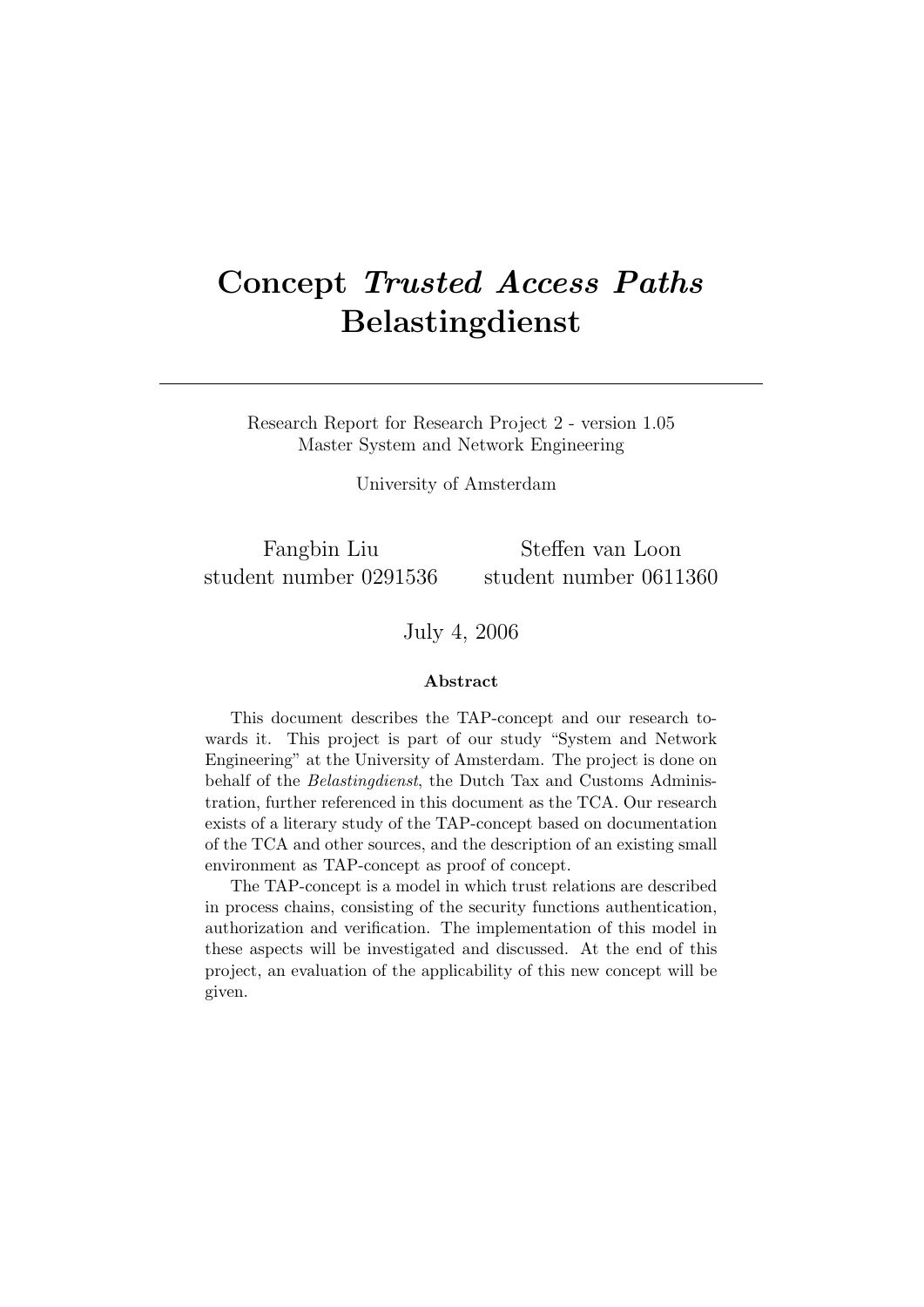## Contents

| 1              | Purpose and motivation                                                                                                                                                                                                                                                                                                                                                                                                                  | 3                                                        |
|----------------|-----------------------------------------------------------------------------------------------------------------------------------------------------------------------------------------------------------------------------------------------------------------------------------------------------------------------------------------------------------------------------------------------------------------------------------------|----------------------------------------------------------|
| $\overline{2}$ | Why TAP?<br>Development within TCA $\ldots \ldots \ldots \ldots \ldots \ldots$<br>2.1<br>2.2<br>Developments in the market $\dots \dots \dots \dots \dots \dots \dots$<br>2.3                                                                                                                                                                                                                                                           | 4<br>$\overline{4}$<br>$6\phantom{.}6$<br>$\overline{7}$ |
| 3              | The TAP-concept<br>3.1<br>Where is the TAP-concept applicable? $\ldots \ldots \ldots \ldots$<br>3.2                                                                                                                                                                                                                                                                                                                                     | 8<br>8<br>12                                             |
| 4              | Application of TAP-concept<br>4.1<br>4.2<br>4.2.1<br>4.2.2<br>4.2.3<br>Permission Management<br>4.2.4<br>4.2.5                                                                                                                                                                                                                                                                                                                          | 13<br>13<br>14<br>14<br>15<br>16<br>16<br>17             |
| $\bf{5}$       | <b>Application in Proof of Concepts</b><br>5.1<br>5.1.1<br>5.1.2<br>5.1.3<br>Logging<br>and the contract of the contract of the contract of the contract of the contract of the contract of the contract of the contract of the contract of the contract of the contract of the contract of the contract of the contra<br>5.1.4<br>5.2<br>5.2.1<br>Overview of Eduroam<br>Authentication and authorization<br>5.2.2<br>5.2.3<br>Logging | 17<br>18<br>18<br>20<br>21<br>21<br>21<br>23<br>24<br>26 |
| 6              | <b>Conclusion and Recommendations</b>                                                                                                                                                                                                                                                                                                                                                                                                   | 26                                                       |
|                | 7 Copyright Agreements                                                                                                                                                                                                                                                                                                                                                                                                                  | 28                                                       |
|                | References                                                                                                                                                                                                                                                                                                                                                                                                                              | 29                                                       |
|                | Appendix A - Creative Commons Licence                                                                                                                                                                                                                                                                                                                                                                                                   | 30                                                       |
|                | Appendix B - The BSD license                                                                                                                                                                                                                                                                                                                                                                                                            | 36                                                       |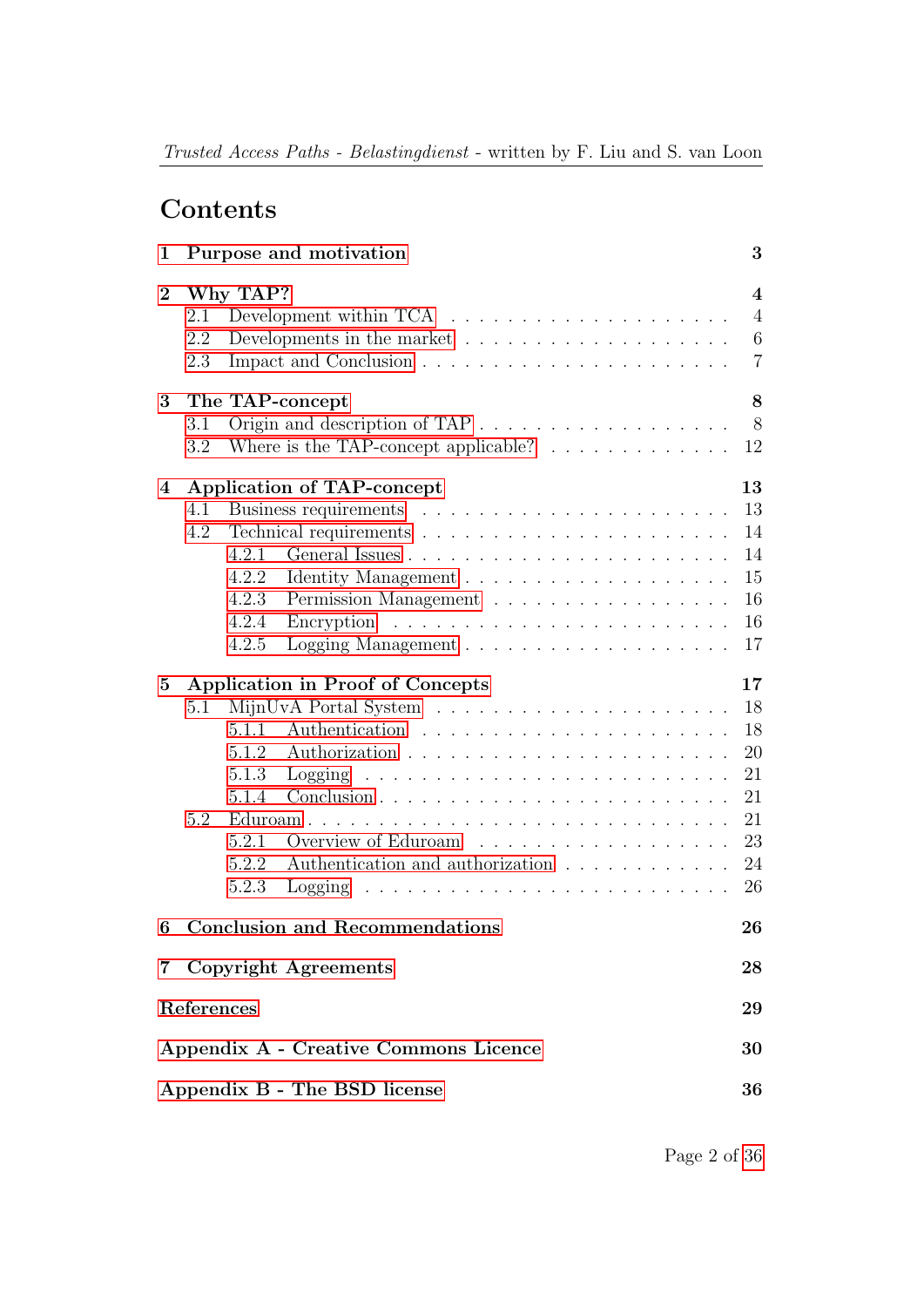# <span id="page-2-0"></span>1 Purpose and motivation

This document was written as end deliverable for our second research project, which is part of the course System and Network Engineering at the University of Amsterdam.

This project is done on behalf of, and under supervision of the Belastingdienst. The Belastingdienst is the Dutch Tax and Customs Administration, and is further referenced in this document as the TCA. Our supervisor from the TCA during this project is Norien Kuiper, and our University supervisor is Cees de Laat.

The purpose of this project is to study and evaluate a new security concept developed at the TCA. This concept is called "Vertrouwd ToegangsPad" (VTP) and describes a secure access concept on the basis of defining trust relations. This concept will be further called Trusted Access Path, in short TAP.

The project consist of a literature study of the documents provided from the TCA. After analyzing this concept, we will try to use this concept to describe a technical environment where the TAP concept can be applied.

The authors want to thank Norien Kuiper for her contribution, support and feedback during this research project. We also like to thank Ernst Mellink and Hugo Heitmeijer for their input and explanation of the TAP concept during an interview with them in Apeldoorn.

The main question that will be strived to answer in this project can be stated as: whether the new concept called TAP is realizable in a small environment (and eventually within the TCA). The research will focus on the application of this concept with the standard techniques that are available on the market at this moment. Various aspects of this concept will be investigated and the main reasons of development will be analyzed.

First, we will try to describe why the TAP-concept is developed, and from which developments this concept is requested and generated. Next, the concept will be introduced and analyzed where the various aspects of the concept are described such as registration, authentication, authorization and logging. On the basis of the description of this concept, the applicability with this concept will further be discussed. After introducing this concept, we will focus on the analysis of a couple of systems where the TAP concept can be realized. Within these systems, the trust relations implemented among components in the system will be discussed.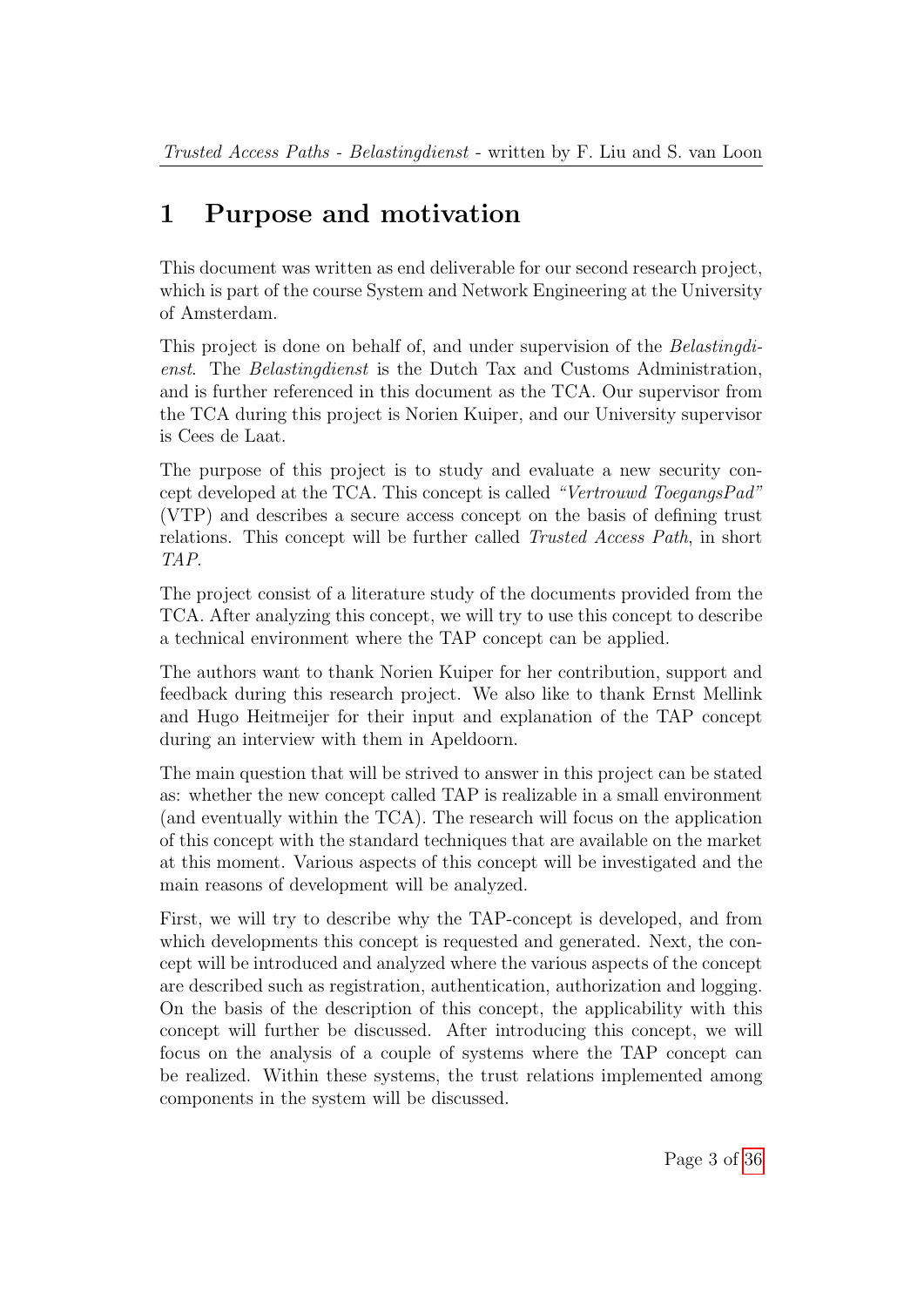At the end we will describe our research conclusions and try to make some suggestions for further development or attribution. As conclusion of this project, we will give an evaluation of the practical value of the TAP-concept and also the outlook for the future development trend for this topic. The legal notes are attached in [Appendix A - Creative Commons Licence.](#page-29-0)

## <span id="page-3-0"></span>2 Why TAP?

This section describes the reasons why the TAP-concept is introduced. This will consist of the following descriptions:

- 1. development within TCA (customer-pull)
- 2. development on the market (market-push)
- 3. impact and conclusion

### <span id="page-3-1"></span>2.1 Development within TCA

In [1](#page-4-0) it can be seen that the security protection within the TCA is organized in a "onion" form. The most outer circle stands for the physical security. This means all the entrance to the environment where the computers networks of TCA sits will be secured through various techniques such as smart card. It is supposed that in this way, only the person authenticated by the TCA will be allowed to access the machines. Next, the middle circle in the model stands for the logical closed technical infrastructure. With this layer of protection, the user must supply the identity to the system before it can enter the system to access the data within it. This forms a gate between the internal system and the user which let the user be authenticated by the third circle. The third circle stands for the logical data access control which will carry out the work of authenticating the user and give the user the access rights to the internal data.

On multiple occasions the conclusion was made that the current policy based on the "onion"-model does not suffice any more. There are some administrative gaps in the organization of the security concept based on the current layered structure. Also some technical issues apply, for example connections to other networks should only be allowed in a controlled environment. The conclusion after some research and experiences was that the control on these connections is impracticable, due to insufficient supervision.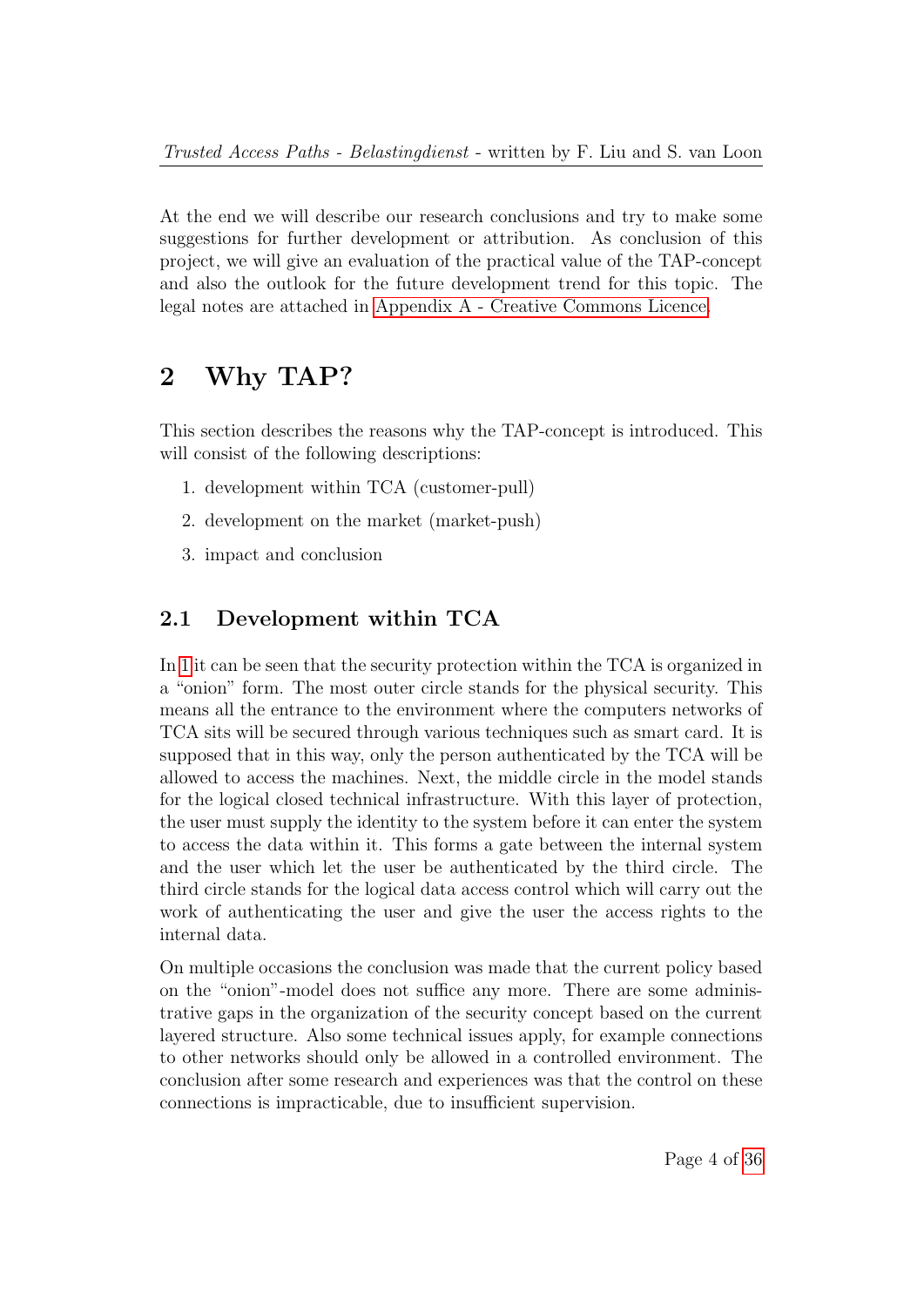

<span id="page-4-0"></span>Figure 1: Onion-model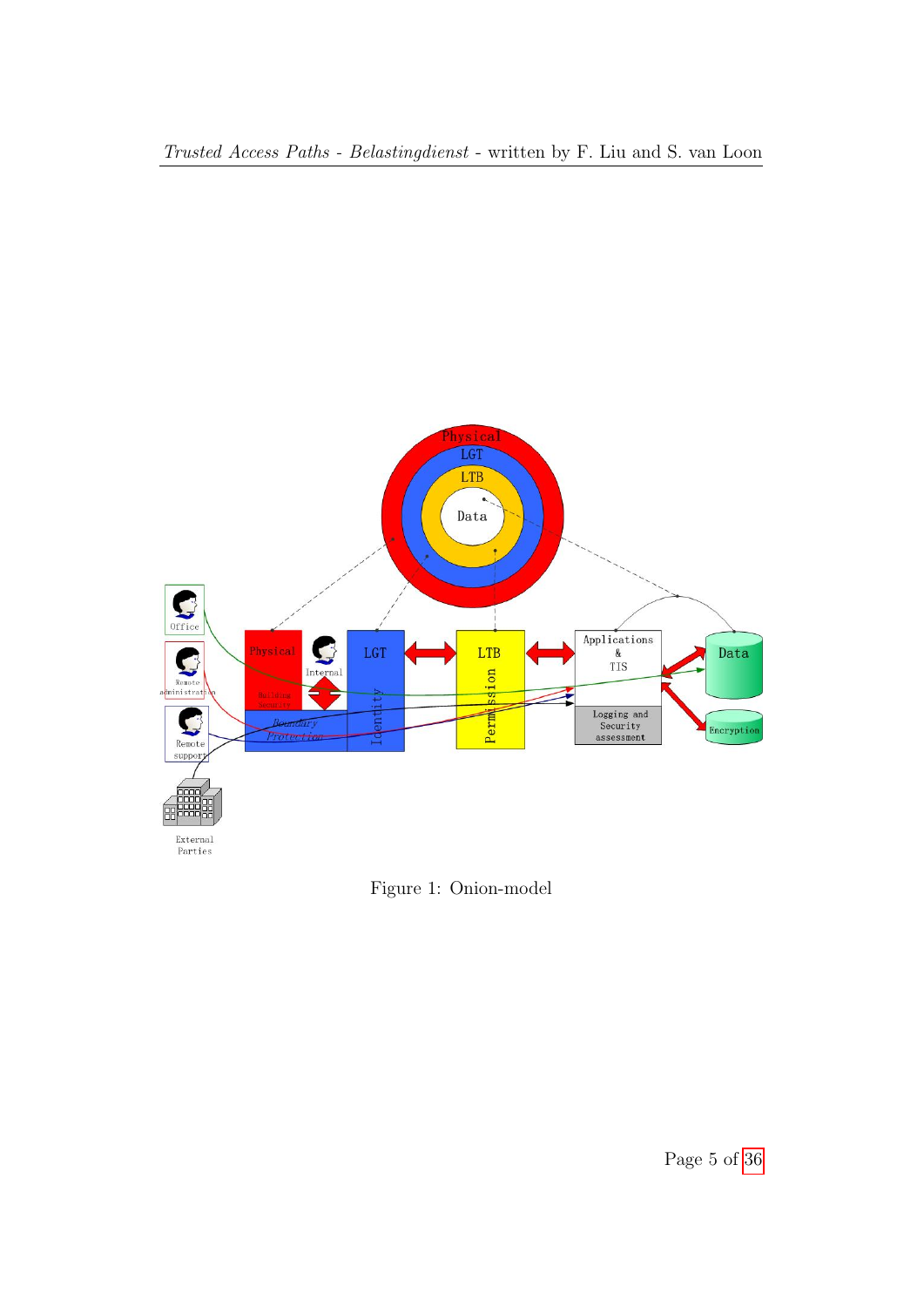Internal as well as external auditors are pointing to facts which indicate that the current infrastructure is not conform to the minimal security requirements.

Especially, the conditions that are required for the traditional concept are not met anymore:

- not all hardware, software, data and users are known and trusted
- the access to data is not fully applied through authorized applications with trusted users
- the transmission of data to external parties is not always done through controlled ports with authorized applications
- the complete ICT architecture is not fully covered with a physical security layer

Besides these organizational problems, there are two key questions regarding responsibility:

- placement of risk management: there is no explicit part of the organization dealing with risk management involving the use of ICT.
- the responsibility of information, authorizations and processes is not clear due to changes in the organization.

## <span id="page-5-0"></span>2.2 Developments in the market

The life-span of the current policy based on the onion-model is expired from a technological point of view. The onion-model is based on the fact that all computers and networks work in a known stable configuration, on which only authorized employees can make alterations. Also the assumption is made that the traffic on the network is only viewable by authorized personnel. Both these assumptions are not valid:

- office networks nowadays have an open structure, and there is no structural control to prevent unauthorized changes.
- traffic on these networks can easily be tapped, from which passwords can be captured.

The current developments are all pointing to a more global provision of service. This means that a lot of the activities and operations are not only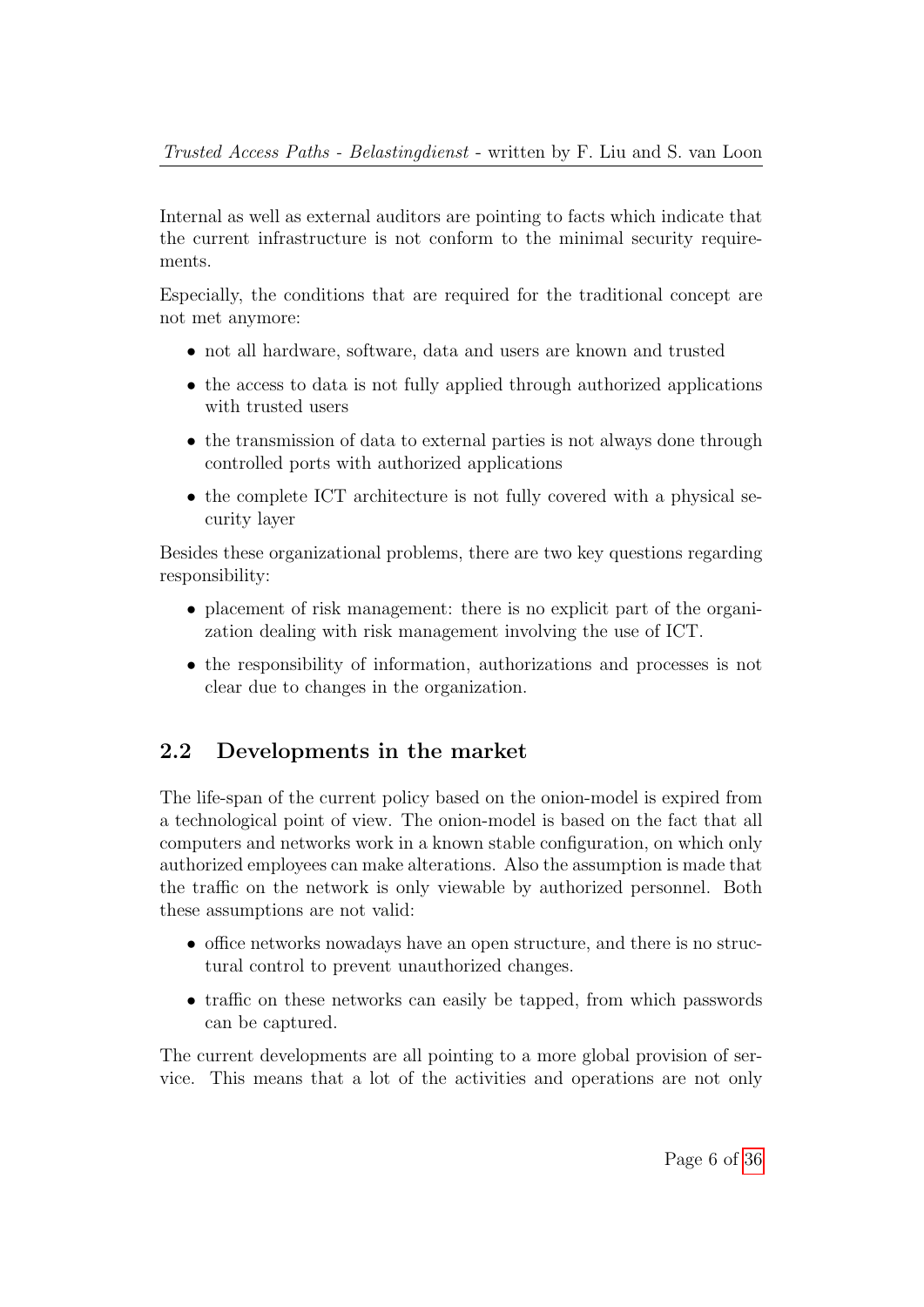provided within the buildings of the TCA anymore, but also on other locations. Future services will probably also be provided via other communication channels like the Internet. When these services are not provided within the current protected environment, the current assumptions on the security are not met anymore.

Various techniques are developed on the market to strive to supply more security functions for the various new services on the internet. This market trend can be viewed in various aspects. As stated in the document [\[5\]](#page-28-1), firstly, the risks existing for the new generation of internet services are realized and monitored more intensively nowadays. This result comes from various attacking possibilities on the internet, such as hacking, viruses and users' operational fault. To protect the system connected to the internet against all these kind of risks, various technologies have been utilized. For example, the EDP auditing organizations have put more attentions on virus scanning. Also, various anti-virus application systems are developed.

Secondly, security has been divided into various aspects so that more advanced divisions of the techniques for various aspects of security can be made and the techniques can be more intentionally utilized. Under the security infrastructure, four main aspects are generated. These are identity infrastructure, permission infrastructure, encryption infrastructure and logging infrastructure. Various products have been introduced into the market for these purposes. Some special security system products for Boundary Protection and Intrusion Detection are produced also. Also, at the organizational level, the focus has been switched onto the standardization of the system, which means that more security should be achieved from the infrastructure instead of the application or process before.

Last, the security has been viewed more and more as a standard conditions for the service to be supplied on the public market. All the internet services nowadays must be able to supply a good security system for the users so that the integrity and the confidentiality of the services can be guaranteed.

## <span id="page-6-0"></span>2.3 Impact and Conclusion

The previous section describes some reasons why the current environment is not fully secure. All the problems mentioned, the changing infrastructure with increasing components and users, and the changing set of demands such as increased connectivity all lead to one conclusion: a new security concept is indispensable.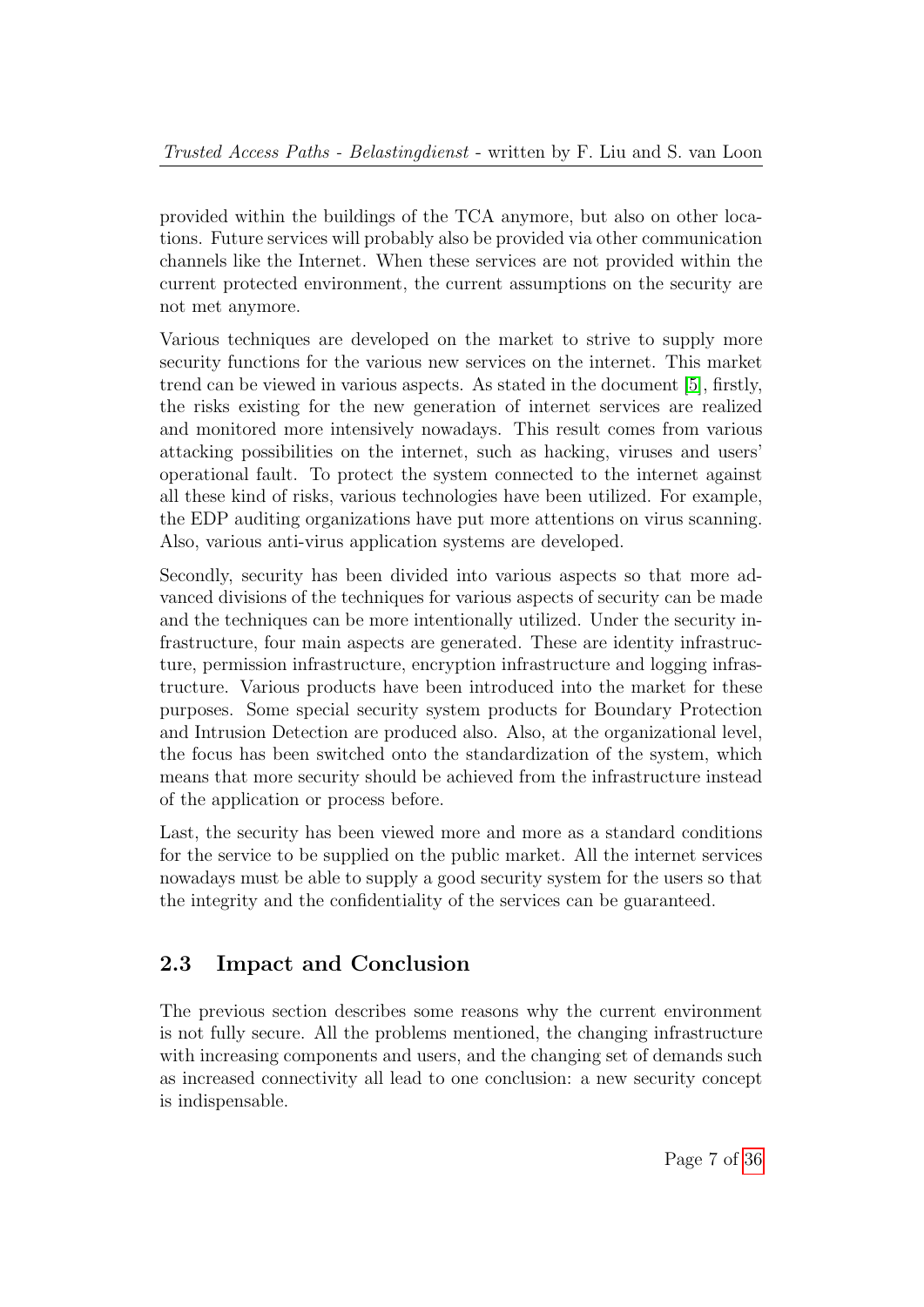# <span id="page-7-0"></span>3 The TAP-concept

To solve the problems described in the previous sections, a new concept is developed and proposed to be implemented in new applications and infrastructure. The reason why the TAP concept is introduced will be supplied first in this chapter. After that, the definition of TAP will be given. At the end of this chapter, a global description of the possible areas where TAP can be applied will be given. It can be seen as an introduction for the more concrete description in the next chapter.

## <span id="page-7-1"></span>3.1 Origin and description of TAP

The main reason for the introduction of the TAP-concept is to provide an additional model for development and exploitation within the TCA, from which the security requirements needed for the TCA are achieved again. This model should adapt to the strategic decisions which apply the development line. These demands are as follows:

- all obscurities regarding functions and responsibilities are cleared. The new model should give the owners of processes, data and authorizations the means to clarify which risks are taken, and which risks are intervened
- all dependencies on the physical security are combined and minimized
- data access is only possible through authorized processes

Key functions in a secure infrastructure are identification, authentication, authorization and verification.

Identification and authentication of a user or process ensures that we are dealing with that particular user or process. Authorization assures that the particular user or process only performs actions that he is explicitly allowed to. Verification assures that there is a form of control that enables to verify all steps after the performed actions. The problem is that without a good model these functions are implemented several times. This results in a situation that is ineffective and inefficient. Users and administrators have to do more actions (for example: multiple logins), and the implementations of these functions differ in strength, which results in a less secure environment.

The definition of trust relationships could be a solution for this problem. These trust relations can be defined as a surmise about the behavior of an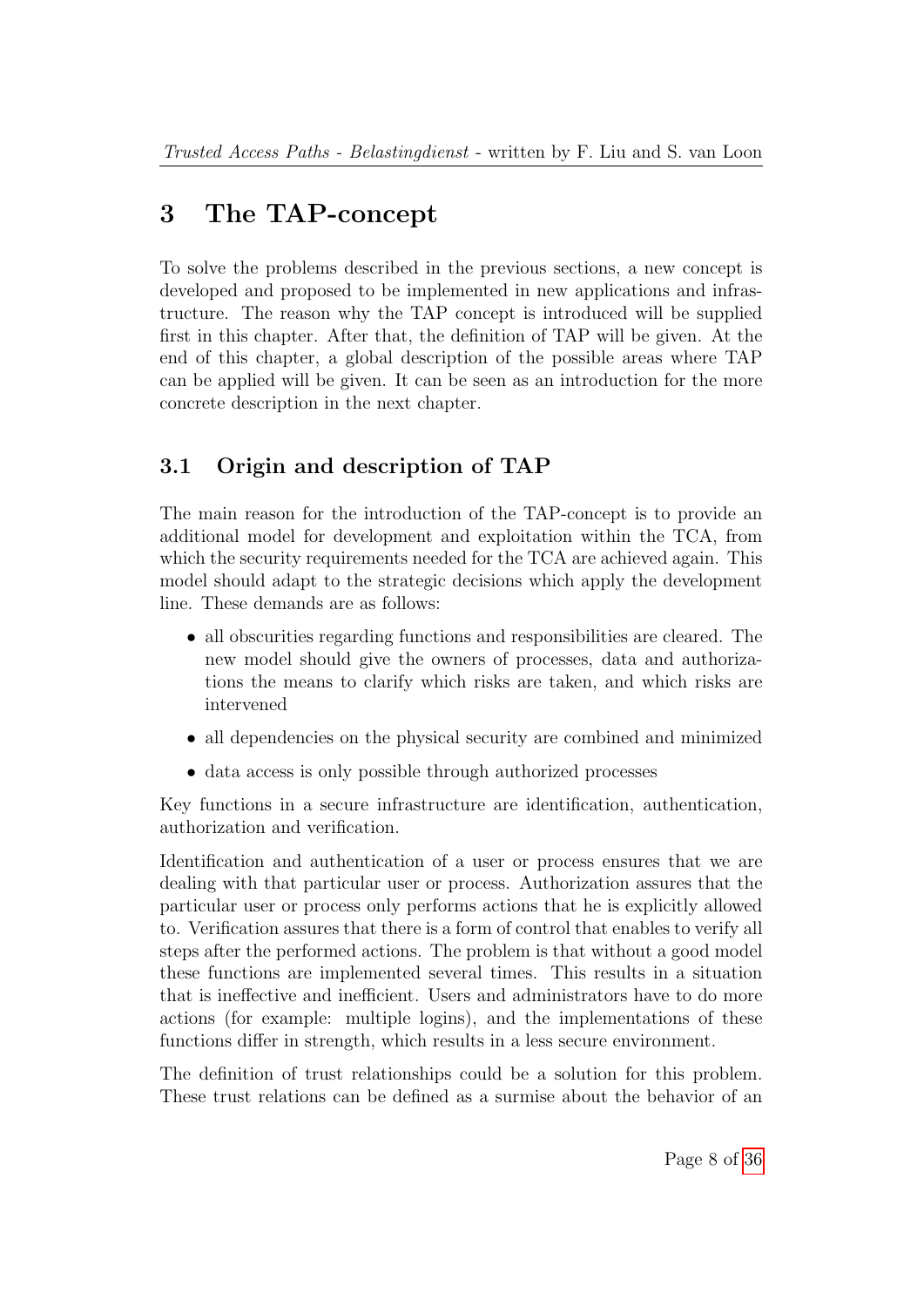other party. The surmising could be for example that another party correctly arranges the authentication of a user. Another example of a trust relation is a client-server application, in which the clients assumes that the server functions correctly and vice versa.

The term trust relationship is usable in many situations where parties communicate, but the assumptions about each others behavior are not always explicitly mentioned. In these situations some assumptions are made implicitly, and thus do not describe the correct functioning. With the Trusted Access Paths-concept, all assumptions are described explicitly and only at the points where trust is of interest in the security of information systems. This means that only the previous mentioned functions are described: identification, authentication, authorization and verification.

In this TAP-concept there are some decisions on these functions which are foundations for further describing trust relations:

- registration of users is done by one process (as much as possible)
- authentication of users is done by one process
- there is always a mutual authentication between processes in a process chain.
- authorizations are granted to users and not to processes
- the complete access chain between the user and the protected object is verified (logged)

These choices are translated to modelling decisions for each of these functions. If this complete model is used, then it will be possible to accommodate the implementation of the security functions in a generic infrastructure for authentication, authorization and logging. Then this infrastructure can be invoked by applications, which eventually will lead to simpler applications, because these security functions are not accommodated within each application anymore. This single implementation of each function in a generic system can be better and stronger, which will lead to a more secure and simpler environment.

The implementation of this concept will definitely have impact on developing applications and components, so the TAP-concept can be a reference point for defining new API's and interfaces. This is however not part of the scope of this document and research.

The goal of the TAP-concept is to define an environment with single implemented security functions. Defining and describing mutual trust relationships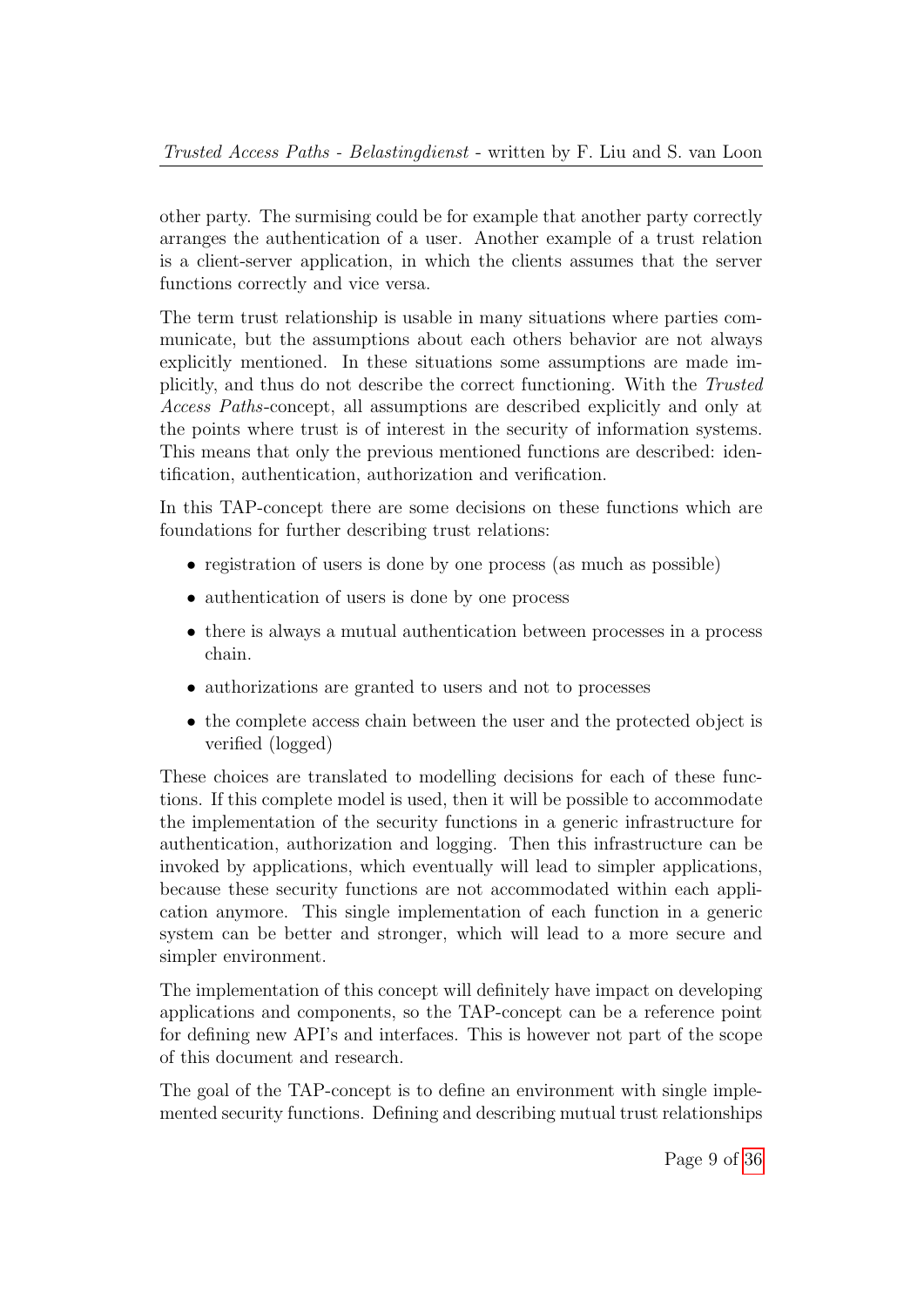helps to make clear which considerations were made when making choices in the implementation of the infrastructure. This makes clear where all functions are implemented, and what security level they achieve. The integration of these security aspects in strategic and tactical development processes helps with the explicit description of risk management. Primary achievements can be as follows:

- reduction of complexity
- reduction of administration
- better control
- better reporting

#### What is TAP

A good example for the utilization of the TAP conception can be found in the next model.



<span id="page-9-0"></span>Figure 2: A figure of TAP for the data access process chain

As shown in [2,](#page-9-0) a data access path is formed by a chain of alternative processes from a user to a database. With the concept of TAP, the most important issues of the security control for this path can be overviewed and managed in a very efficient and effective manner. The security for this path requires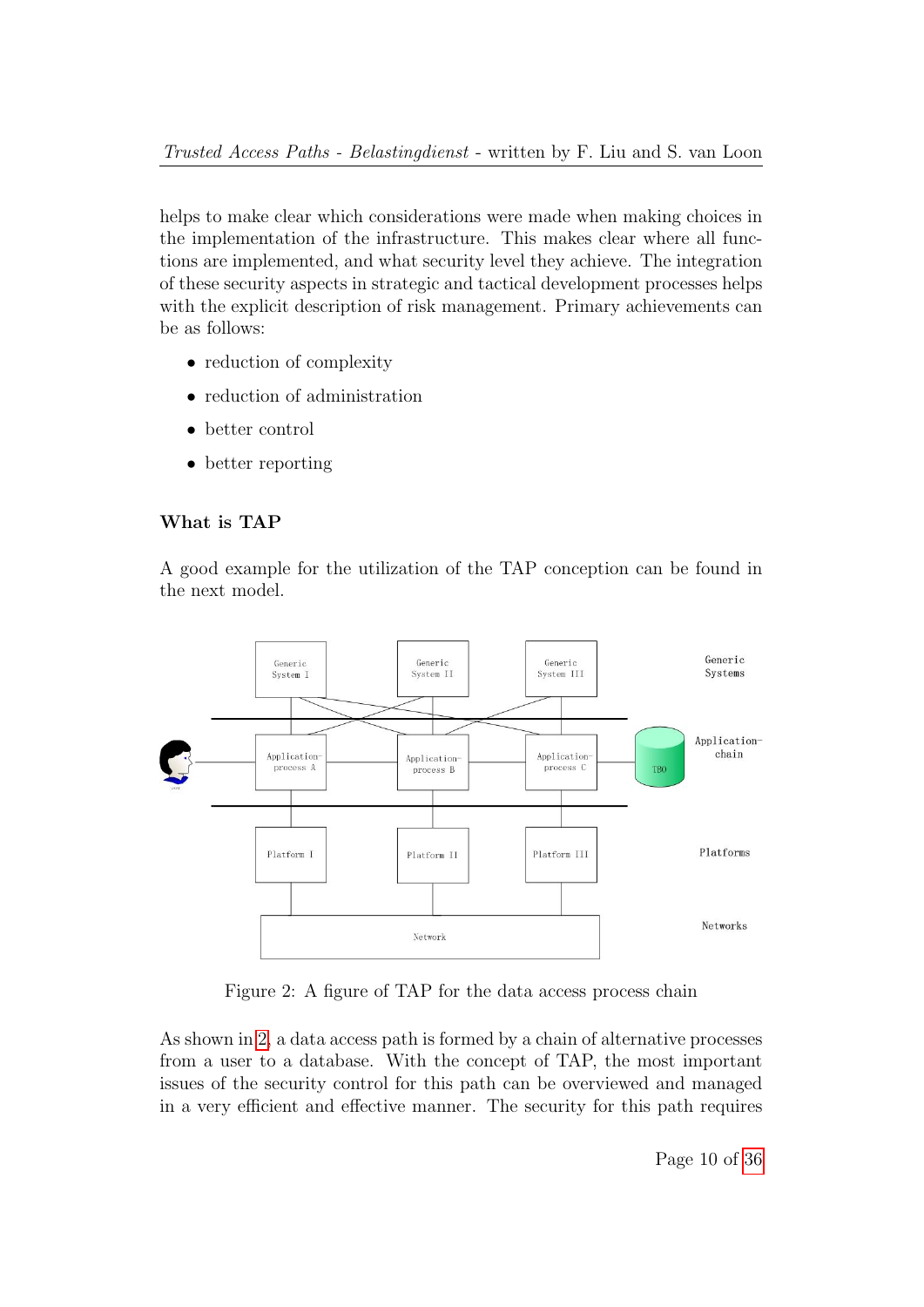that it should be impossible for users outside this path to gain access to the protected object. Also, it needs to be ensured that the users outside this path can not break into this path through some other ways. To make these requirements to be fulfilled, a number of security approaches can be implemented for different application processes. These methods consist of user identification and authentication, rights authorization, events logging and data encryption. In this way the processes in the above process chain can be secured and together form a secure data access path from user to protected object.

The above model can also be seen from the perspective of trust relations among processes. Since an absolutely secured environment is impossible to achieve, secured processes must be used within a process chain. Through utilization of secured processes within the chain, a trust relation can be built up among processes. This means that every process can utilize another secured process in order to keep the security within the whole chain at a high level. A trust relation between processes means that a process can assume that the behavior of the other process is normal and that the correct results are returned. Through this kind of assumptions among the processes in a chain, a trust chain can be formed. In this way, the security within the whole chain can be overviewed and managed easier.

To realize the trust relations within a process chain, security methods must be deployed. Since there are various trust relations at the different points of a process chain, also different methods need to be deployed respectively. Inside a process chain, the internal processes can be secured through utilization of special infrastructure, or special combination of security methods. It can be seen that this kind of security is easier to manage than the security by the edge of a process chain. This edge can be the point where the process within the chain communicates with the user outside the chain. Since the behavior of external users is impossible to define, the security control for these parties will be a heavy point for the whole system. In other words, the security of the whole process chain depends on the weakest point in the chain. And it is very possible that the point between internal processes and the external user would be at this point. As a result, more attention should be placed here.

To make a process chain trustworthy, various methods can be used inside and outside the chain. For a process within the chain, the behavior of the process can be defined and controlled by all the various mechanisms. For a process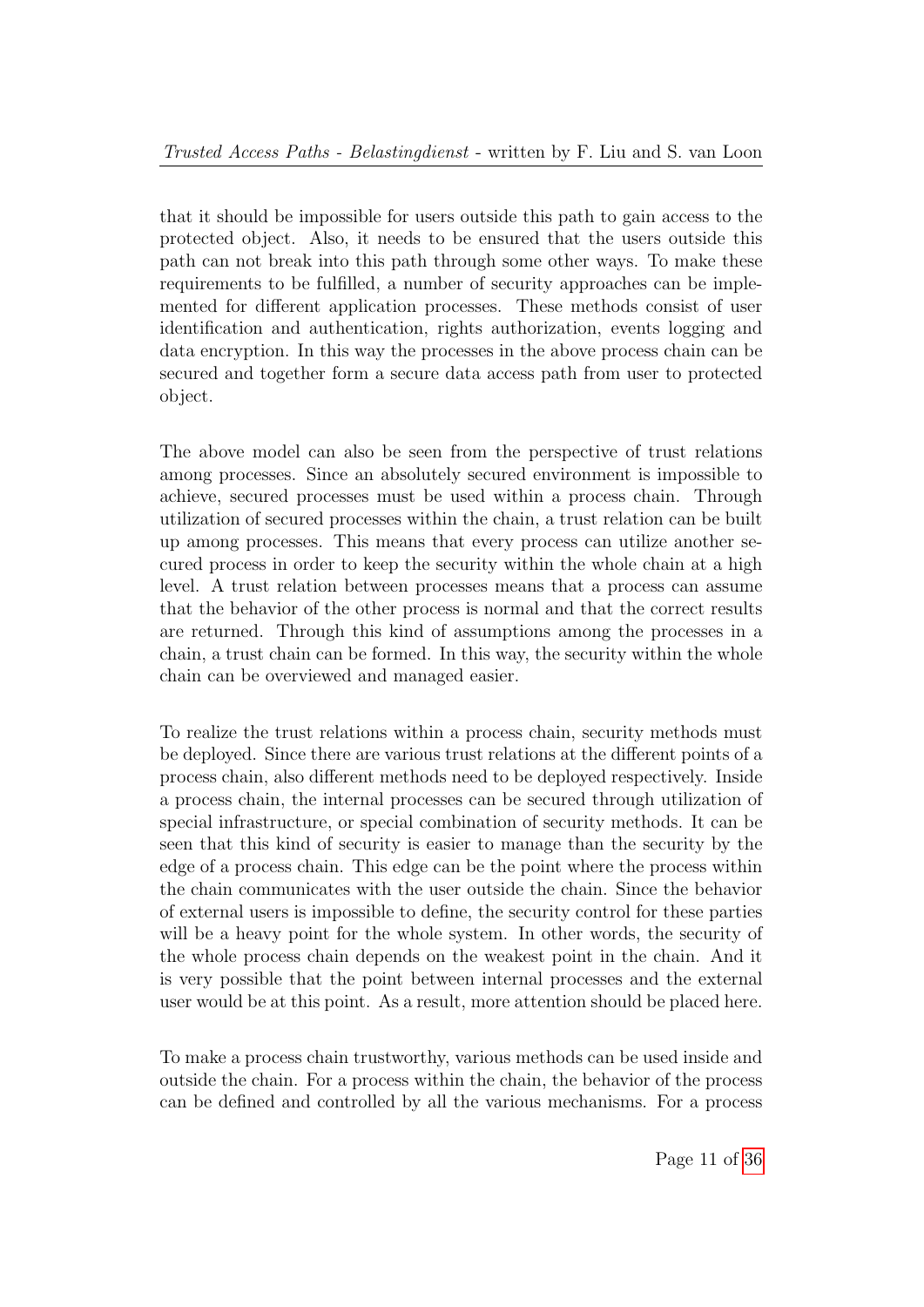on the edge of the process chain various security methods are available to make this process trustworthy. The users identification, authentication and authorization processes must be supplied. Furthermore the integrity of the codes used by the processes must be kept and controlled. Some special set of rules can be made for this purpose. The security methods mentioned above should be applied in the infrastructure level, instead of the application level. This means that the security methods must be overall applicable, not dependable on the applications where it is utilized. By this kind of settings in the system, the security within the system can be guaranteed efficiently.

## <span id="page-11-0"></span>3.2 Where is the TAP-concept applicable?

The concept of TAP can be utilized in various enterprise environments where a secure data access path is required. With the use of the TAP-concept, the data access can be secured and only granted on the authenticated user or process. The system where the TAP-concept is applied must fulfill a number of requirements so that the concept can be utilized efficiently and effectively. As stated in [\[5\]](#page-28-1), these requirements include:

- The components within the system infrastructure should be loosely connected with the applications deployed within the system
- The different parts should be identified clearly so that their tasks and relations with other parts can be recognized simply
- The function should be realized with simple infrastructure or application structure
- The data being accessed and needed to be protected should be stored in a simple database infrastructure where the communication with the system applications is defined

Once the target system fulfills the requirements mentioned above, the TAP concept will generate many advantages while supplying multiple functions for the system. First of all, since the execution of the application does not depend on a specific server or device, the flexibility of the utilization of various applications in the system can be realized at a high level. It means that the application can be replaced with other applications easily and without changing the infrastructure.

With a clear structure of relations among the components within the system, the security issues within the system can be defined and controlled more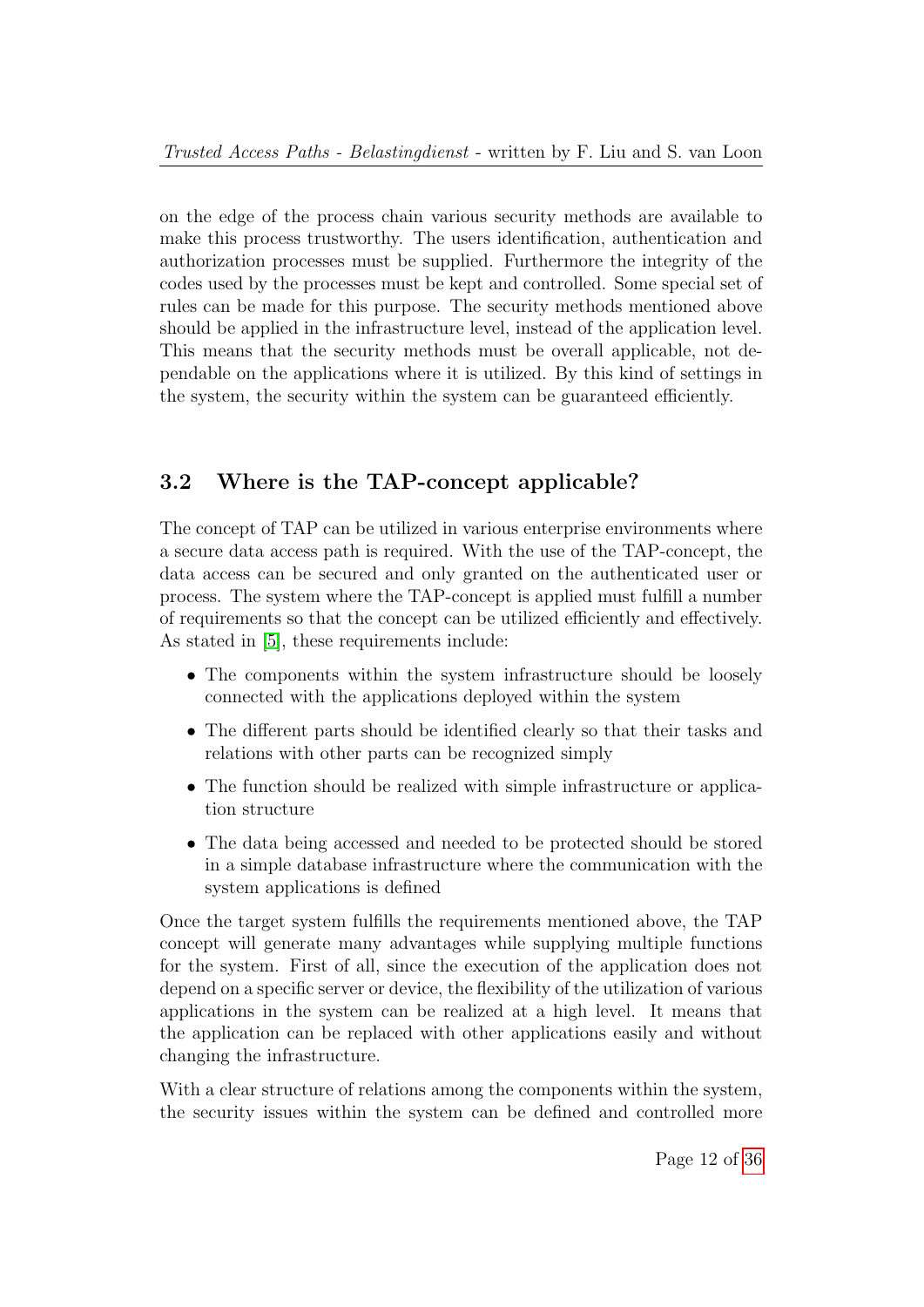simply and efficiently. The management work of the system administrators can be reduced significantly. Furthermore with a clear data storage structure picture, the data access security can be controlled and defined clearly.

Through the utilization of a clear and simple system structure, the points where the security processes identification, authentication and authorization needs to be implemented in the infrastructure level, will be clear and easy to manage.

Together with the advantages generated by the utilization of the TAP concept, a number of difficulties have to be discovered. A direct result of the introduction of the TAP concept into applications can be the fact that many applications need to be changed or implemented again. This comes as a result of the fact that in the new TAP concept, the security functions are a generic service supplier, but not a application-specific function.

Since all the data access paths from the user to the data resource must be secured with the process chain mechanism, the security policy must be stated as completely as possible so that every point in the system can be secured. Since the user behavior is the hardest point to manage, the security of the whole system will depend on the security at this point. Therefore, extra policies and mechanisms will need to be stated for this security point.

To form a trusted path from users to data, the security among the internal applications will also need to be implemented through completely secured mechanism or functions. A good example for this kind of security can be the trust relations among various servers within the system. If the servers are all located in some certain secure environment in the TCA, then there will be less requests than the case where servers are located in a distributed environment. In the second case, the security mechanism will be necessary to verify the correctness of identities of the communication parties.

## <span id="page-12-0"></span>4 Application of TAP-concept

### <span id="page-12-1"></span>4.1 Business requirements

There are some requirements necessary on the process- or business structure for deployment of TAP. All development that the organisation should make is not part of this document. An important part which should be accounted for is that is should be clear who is the owner of the processes and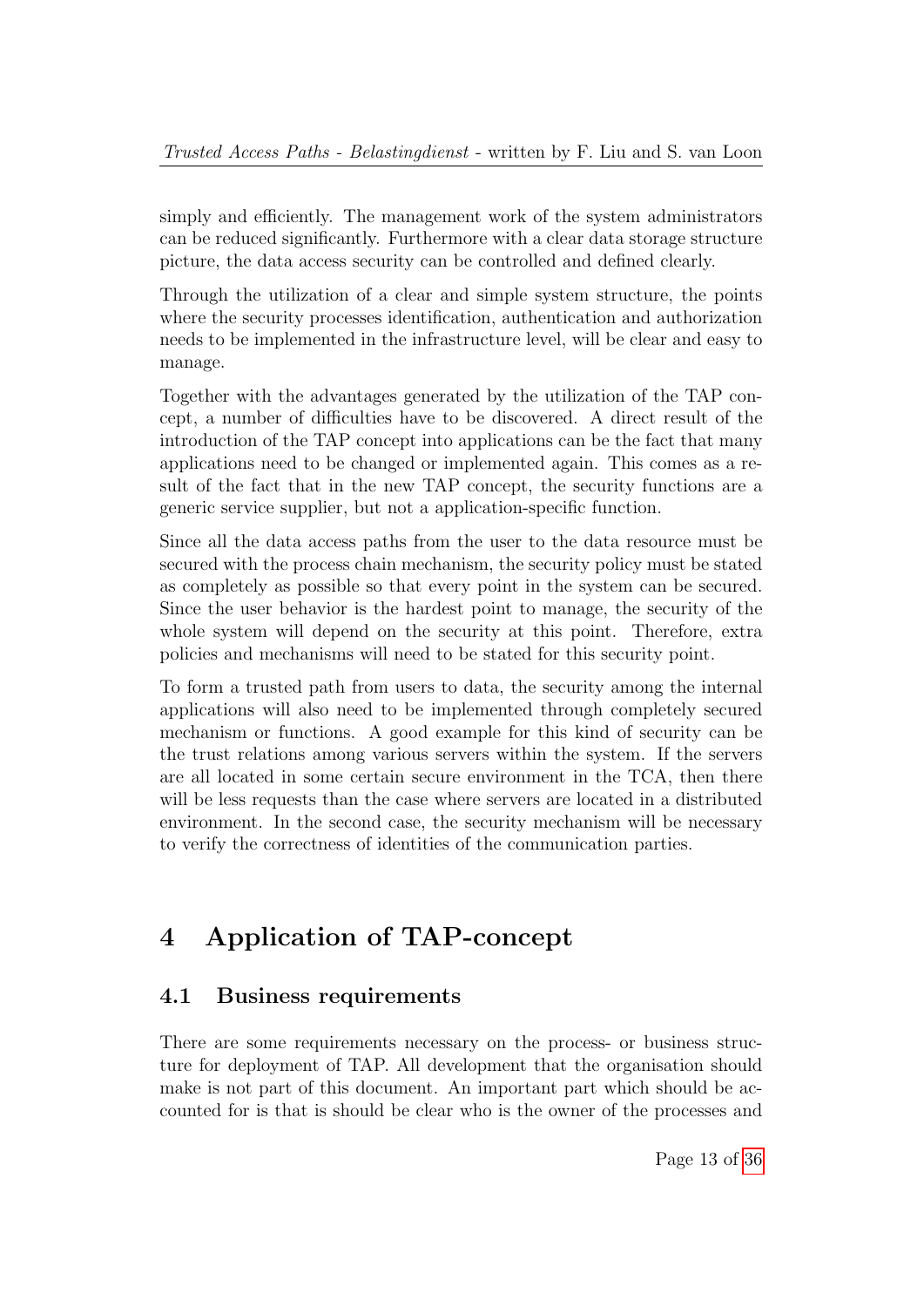data. All granted authorities shoyld be clear, and authorized users should be trusted. All technical messures are supporting, the organisational meassures are decisive.

An other important point is that all users should have an identifiable devision of roles, like ITIL, and that each employee has a limited set of roles. The number of roles in the organisation should be limited.

### <span id="page-13-0"></span>4.2 Technical requirements

In this section, on the basis of the business requirements described in the previous section, the technical requirements on the system for the realization of the TAP concept will be discussed. Various ICT-components for the TAPconcept include the generic system infrastructure, the identity management infrastructure, permission management infrastructure, encryption infrastructure and logging infrastructure. The requirements on each components will be listed and the problems for the systems will be analyzed respectively. Among them, some principles of the system infrastructure will be stated such as single sign-on for Identification, role-based authorization, convertibility of identity from process to user for logging system and so on.

### <span id="page-13-1"></span>4.2.1 General Issues

To realize the TAP concept within the enterprise infrastructure, a number of ICT components must be utilized. These components should ensure that the security on the path from end users to the enterprise database can be guarded. Thus, to keep the whole path from being broken or misused, a number of components need to be implemented. These components ought to include at least: general security issues, identity management for the users, permission management for the task executions, encryption mechanism for the data transfer and logging infrastructure for security auditing purpose.

The generic security issues should include the security protections invoked among various sub-components within the entire enterprise network system. The data transfer among various domains within the enterprise network should be limited and controlled. Also, the data access rights for the users in various sub-domains should be controlled and limited with the filter functions or control mechanism at the edges among various domains. In this way,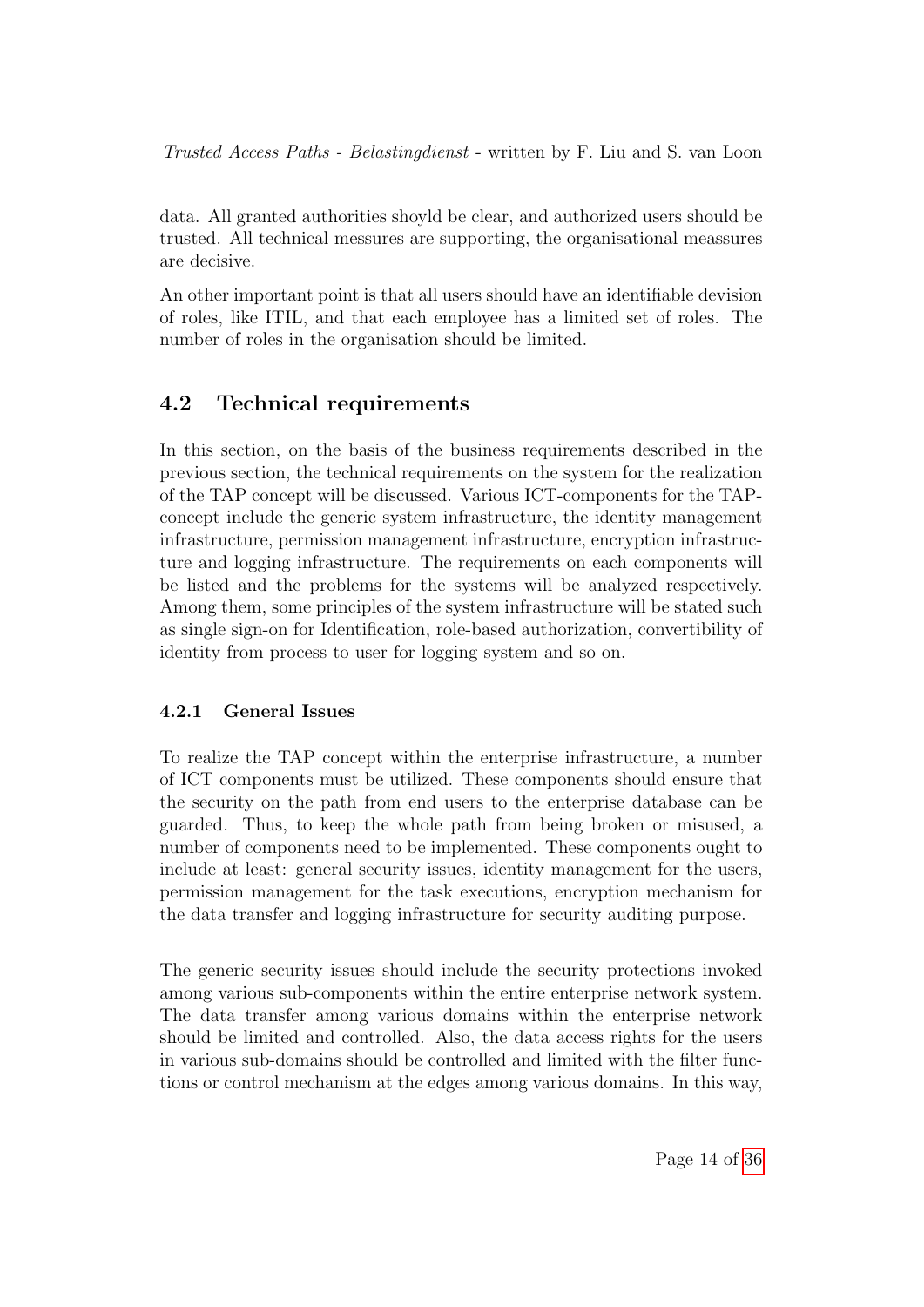the data access rights can be granted only to certified users but not on others.

Furthermore some generic services utilized publicly by the components within the whole enterprise network need to be implemented. For this kind of services, the server to server communication should be guaranteed and controlled on the connections among various servers.

### <span id="page-14-0"></span>4.2.2 Identity Management

For identity management, external users outside the TCA should be requested to supply their identity before they can access the internal services supplied. The identity supplied by the end user should be authenticated and utilized to acquire the rights granted. For an efficient permission management, a role can be used for each identity stored. For each kind of role, the permissions can be defined by the application being requested. There are various directory services available on the market. Well known examples include IBM Tivoli, Resource Access Control Facility and Sun One Identity Server. All these systems supports identity management based on role specification. Other systems that could be interesting for the TCA are A-Select and Shibboleth.

For various applications, the identity control should not be executed multiple times. Instead, a single sign-on mechanism should be implemented. It means that every application communicating with users must have a connection with a identity management component. The identity management component can be considered as a generic server supplier. To let other applications make a use of this component, the identity management component can be placed as a central accessible object.

A web portal can be used to realize such a single sign-on feature. The available applications for a particular registered user can be accessed via such a portal. The applications on the list will delegate the user credentials to finish the tasks required by the user, when other application are accessed. Through supplying the identity of the application and the end user, other applications can verify the applier and control the executer of the request via various mechanisms.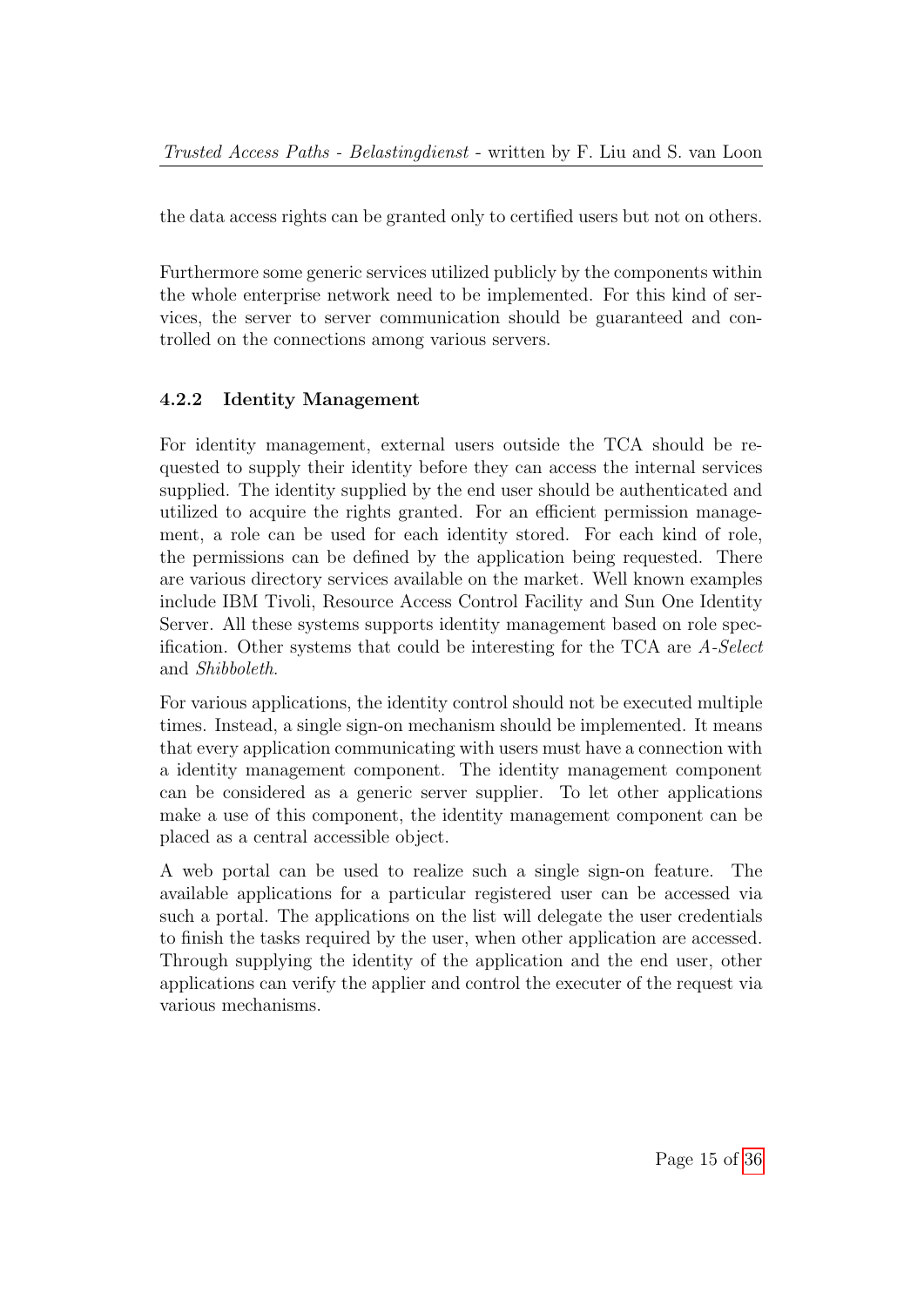### <span id="page-15-0"></span>4.2.3 Permission Management

For the permission management, the central identity management function can be combined with permission management within the application environment. It means that rights granting decisions can be made based on the identity received from various applications. To enable the permission control among processes, various identity verification methods can be used within the communicating processes. Each process must be able to verify whether the request received comes from a permitted party. The possible identity verification methods include key exchange and connection parameters verification.

For the authentication between two applications, the certificates issued by a third party can be utilized by the SSL session between two communicating parties. Although in this way, some kind of attacks is still possible. Thus it should be guaranteed that the certificate supplied by processes must be able to be verified or used to decide whether the certificate of the other communicating party can be accepted or not.

The permission of the execution of certain tasks can be granted on the basis of the system environment. This means that the system will decide whether a user can utilize some applications based on the role associated with the identity of the user. The position where the data authorization control can be executed is at the starting point of a data access chain of processes and at the endpoint of such a chain. This means that only the processes at these two points need to communicate with a authorization module within the environment.

### <span id="page-15-1"></span>4.2.4 Encryption

Encryption management is not one of the basic components within the TAP concept. But since it is important for the data transfer in the TCA environment, it still needa to be implemented adequately. For various data transfer cases, different encryption methods can be used. SSL encryption methods are most utilized for network data transfer and is also proposed to be used within the TCA environment here. More complete description of the encryption methods being utilized can be found in the document [\[4\]](#page-28-2).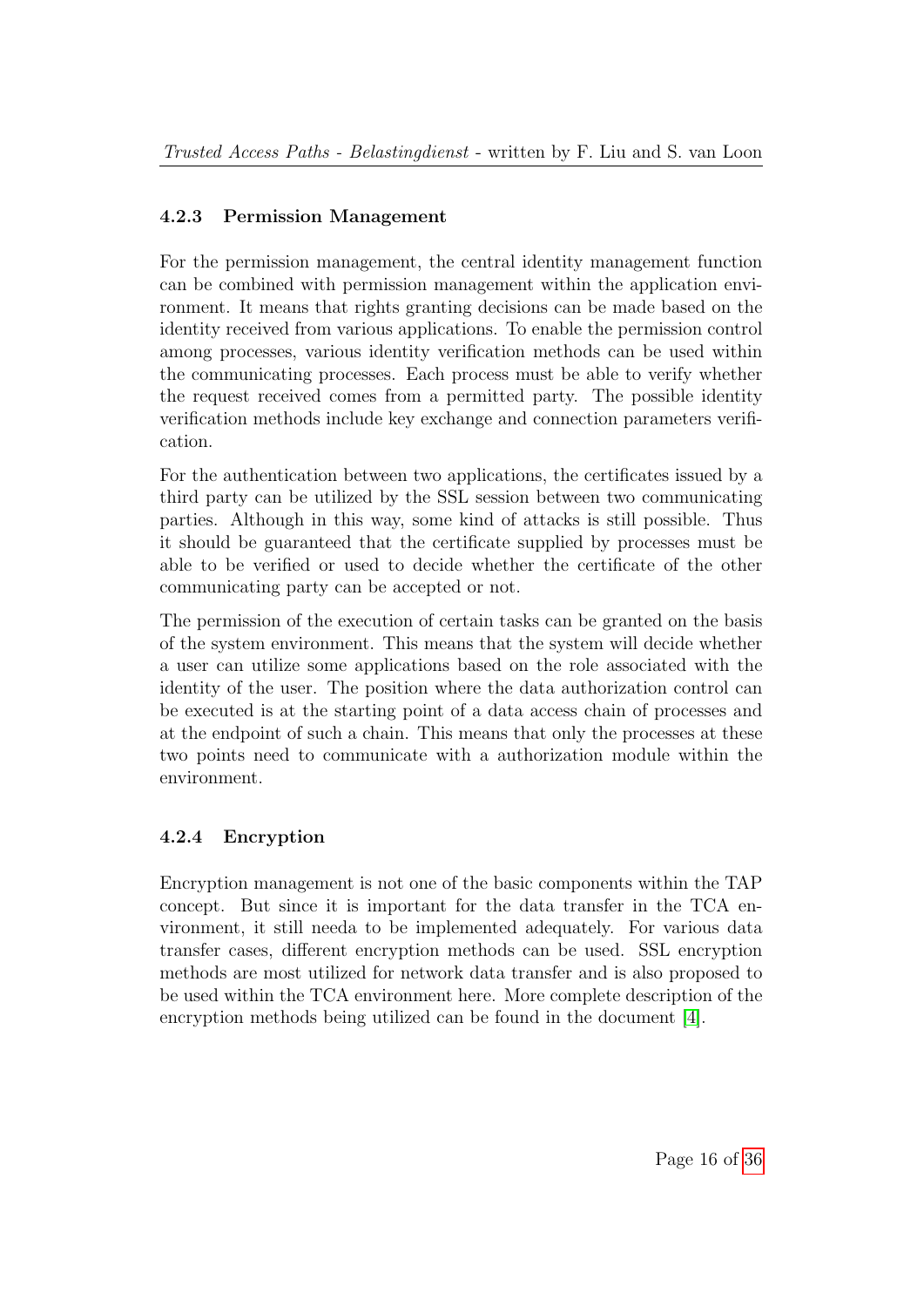### <span id="page-16-0"></span>4.2.5 Logging Management

The logging management should be able to supply enough execution records for each part of the system. With the help of these information, verification of the correct running of the system can be done. The places where the logging records are generated and gathered should be able to cover all the processes within the system. In this way, the security in the whole system network will be able to be guaranteed and audited later.

To save all the log records collected from various processes, a central log record could be used. In this way, the logs will be able to be audited later in a very efficient manner. Also this structure could make the correlation among various records more easily. Through verification of the order of certain events in certain systems, the security within the system can be verified and evaluated efficiently.

To collect the logs from various processes, a distributed log collector system can be used. In this way, the remote process execution log can be collected by the local agent. Next, it will sent them back to the central gathering point, where the logs are stored. The information that need to be logged can be divided into different levels, such as application level, network level and platform level. By filtering the logs on the basis of these levels, the behavior of some components can be reviewed more clearly and simply. Furthermore, the correlation among various levels will generate more meaningful data for the auditing purpose.

# <span id="page-16-1"></span>5 Application in Proof of Concepts

In the following sections we try to put the TAP-concept into practice on a small existing environment. The utilization of the concept applies to the functions identification, authorization and logging. With the description of the authentication function it is pointed out if the identity information is passed through and if this information is authenticated or not. This is indicated with the following acronyms between brackets:

I&A Identification and authentication are performed

- I Only identification is done, the identity is passed without authentication by receiving party.
- there is no identification and authentication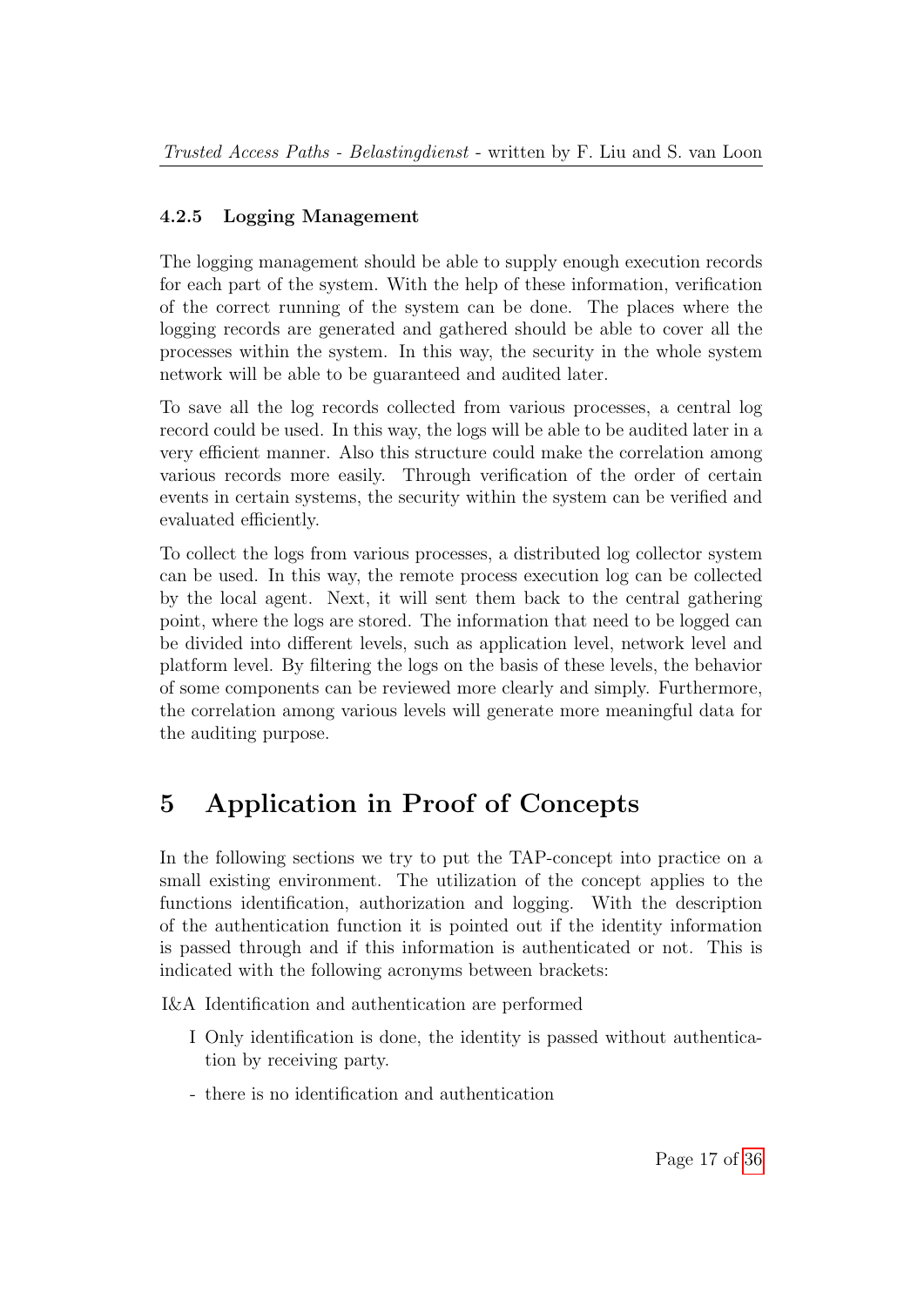With the description of the authorization function the following indicators are used:

NAC No Authorization control

- SA System authorization is used (privilege on system level, or using ACL)
- AA Application Authorization (when available in the infrastructure, the generic authorization system is used here)

In the next sections we try to desribe the applicability of the TCA-concept in a small virtual environment as a proof of concept

### <span id="page-17-0"></span>5.1 MijnUvA Portal System

 $MijnUvA$  is a gateway website for the students of the University of Amsterdam (UvA). The students can use this portal to get access to personalized services supplied by the UvA, by logging in with their account registered at the UvA. On this portal page, the services that can be supplied to a particular user are listed. A student can choose which application he or she would like to use. Examples are access to web-based email or the Blackboard learning system. In the next sections we try to describe this system via the TAP-concept. This description is divided in a section for authentication, authorization and logging.

#### <span id="page-17-1"></span>5.1.1 Authentication

As shown in the figure [3,](#page-18-0) the following trust relations for the Portal-system can be defined.

- 1. (a) The operating system does not validate the browser. (-)
	- (b) The browser supposes that it communicates with a PC environment which has an authentication system that can be trusted (-) The browser asks for the user identity by the authentication system in the PC environment. (I)
- 2. (a) The web browser on the user machine verifies the identity of the web server (I&A).
	- (b) The server application supposes that it communicates with a valid browser.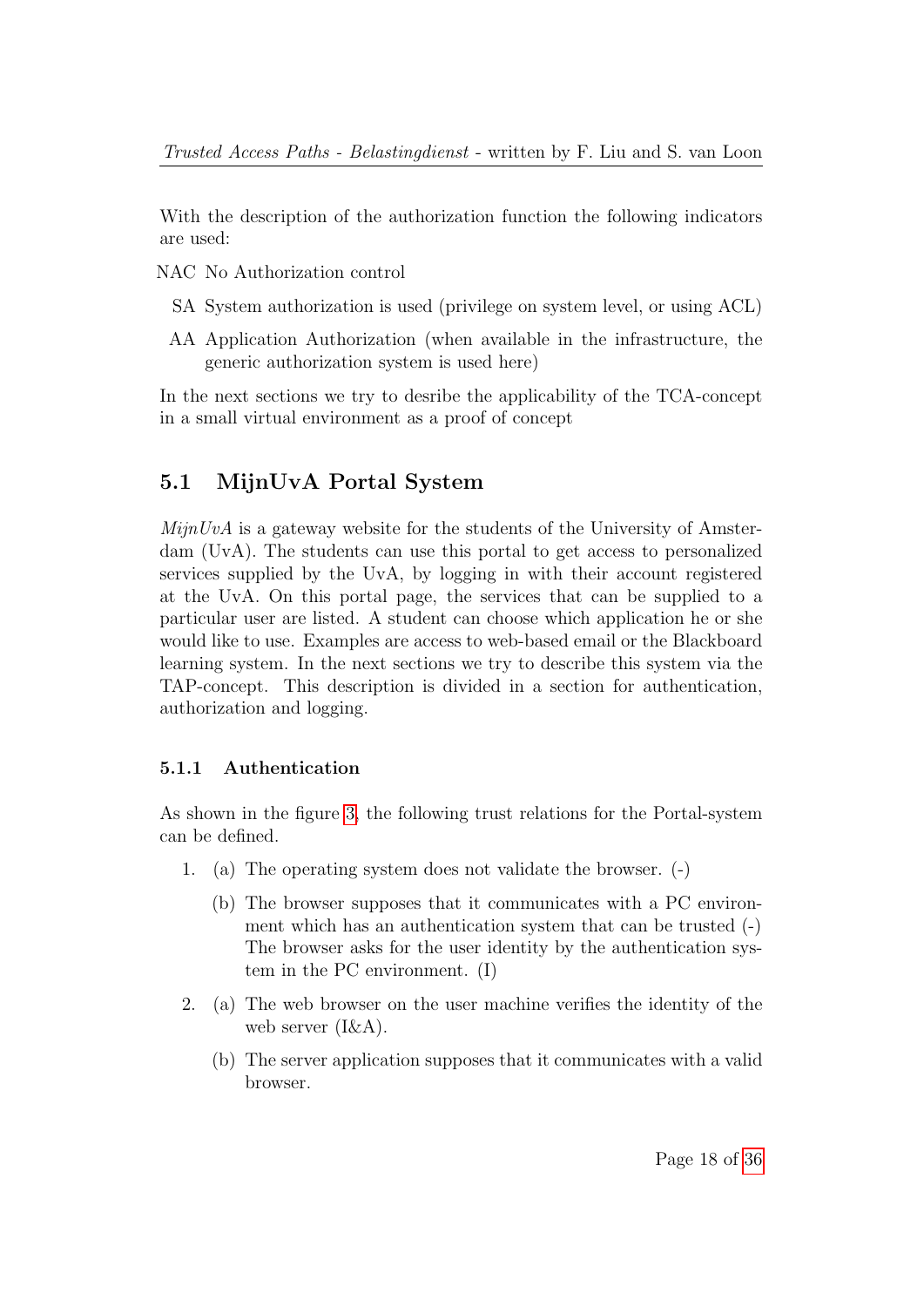

<span id="page-18-0"></span>Figure 3: Trust-model for authentication with the use of a browser with MijnUvA Portal-system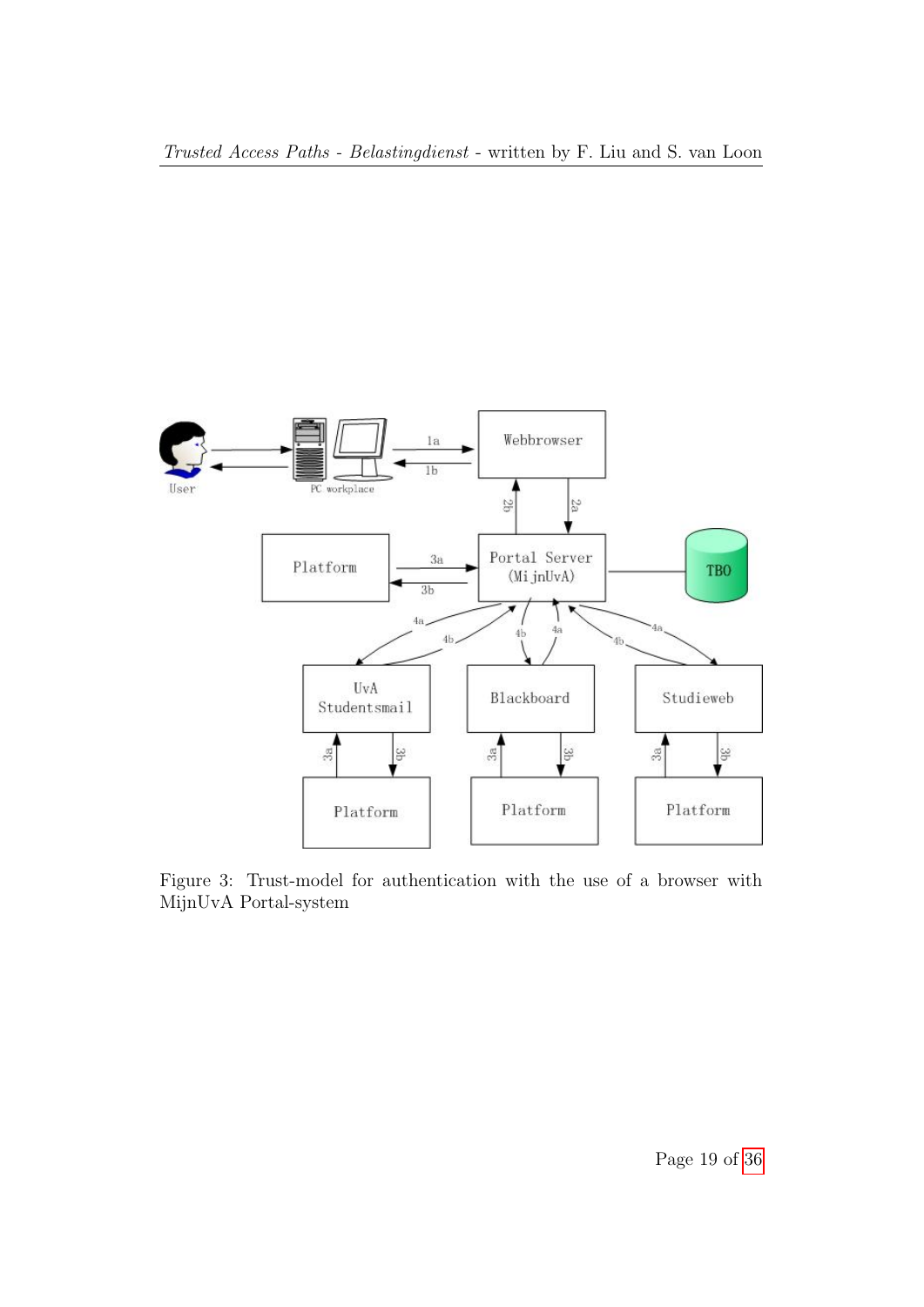The server application achieve the identity of the user from the browser (I).

- 3. (a) The platforms supposes that the particular server application is a valid process, the platforms does not verify the identity of the server application. (-)
	- (b) The server suppose that it runs on a secure platform. The server does not validate the identity of the platform. (-)

#### <span id="page-19-0"></span>5.1.2 Authorization



<span id="page-19-1"></span>Figure 4: Trust-model for authorization with the use of a browser with MijnUvA Portal-system

As shown in the figure [4,](#page-19-1) the following trust relations for the MijnUvA Portalsystem are be defined.

1. After a successful login, the user is granted with the right to use the machine (SA)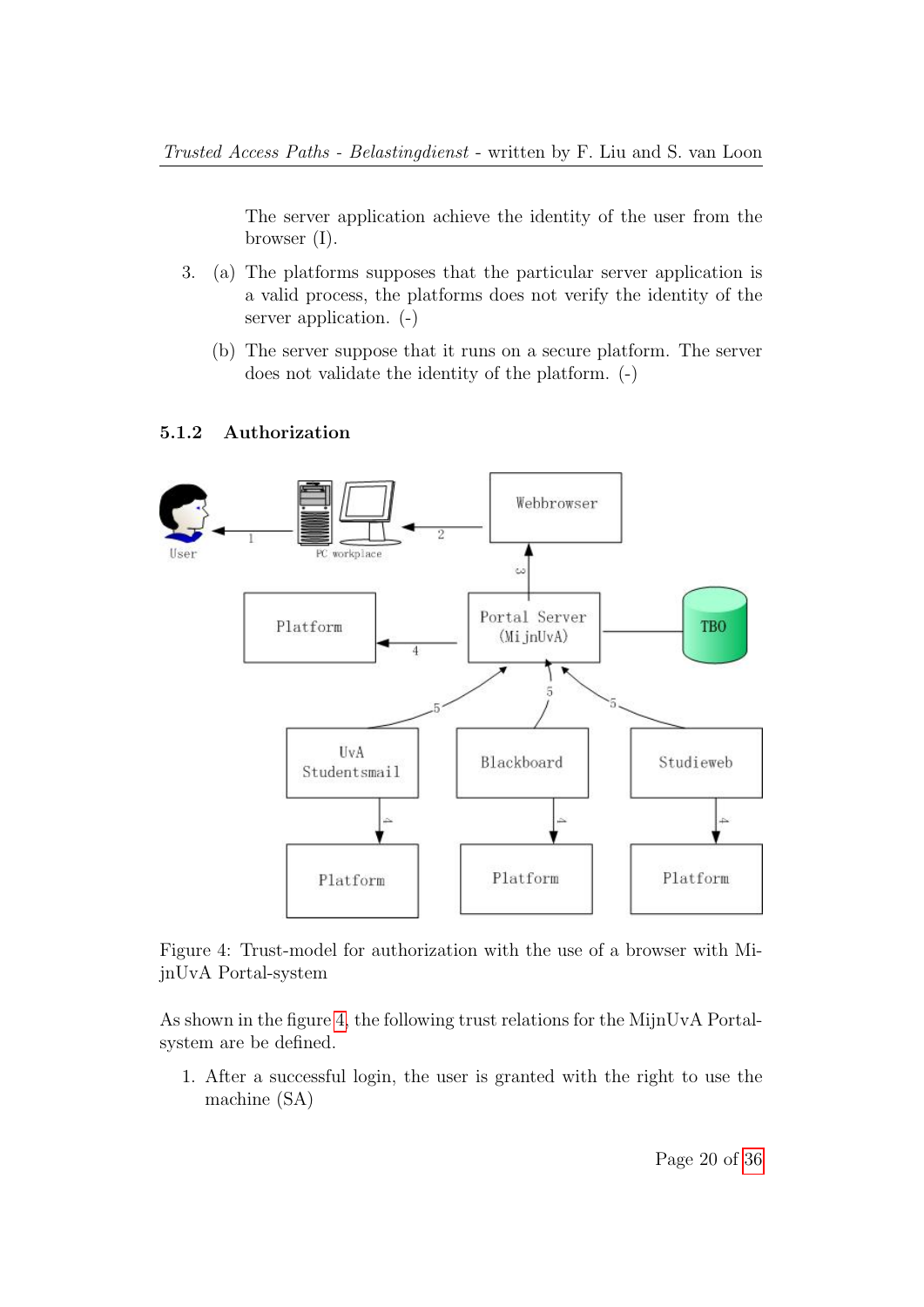- 2. The PC environment has the authorization to start the web-browser (NAC). Each user has the right to use the web-browser, but due to the log-in procedure of the system authorization this is also managed. Each user that has the right to use the machine will automatically be granted with the right to use the browser on that machine (SA).
- 3. The browser is authorized to communicate with the server application, but this is not explicitly verified (NAC).
	- The browser trusts that the server will handle the authorization control for the user (AA).
- 4. The server applications are allowed to run on the particular platforms (NAC).
- 5. The server applications can be used by the users after they are authorized by the Portal system (AA).

### <span id="page-20-0"></span>5.1.3 Logging

There is no trust-relation within the logging facility with the use of a webbrowser as a client. As shown in the figure [5,](#page-21-0) the particular server applications will record all communication and transactions that are performed.

### <span id="page-20-1"></span>5.1.4 Conclusion

The previous example was pretty strait-forward and simple. This example looks a lot like the example in [\[6\]](#page-28-3) describing the "Browser based passive client". Only difference is the single sing-on mechanism implemented in this example.

### <span id="page-20-2"></span>5.2 Eduroam

In the next sub-sections the main aspects of the Eduroam security environment will be analyzed. Through these analysis, it can be seen that TAPconcept is not so clear or easy to be applied in this environment. This is because the number of conditions used in the TAP-concept are different in the Eduroam environment than in the example configurations described in [\[6\]](#page-28-3).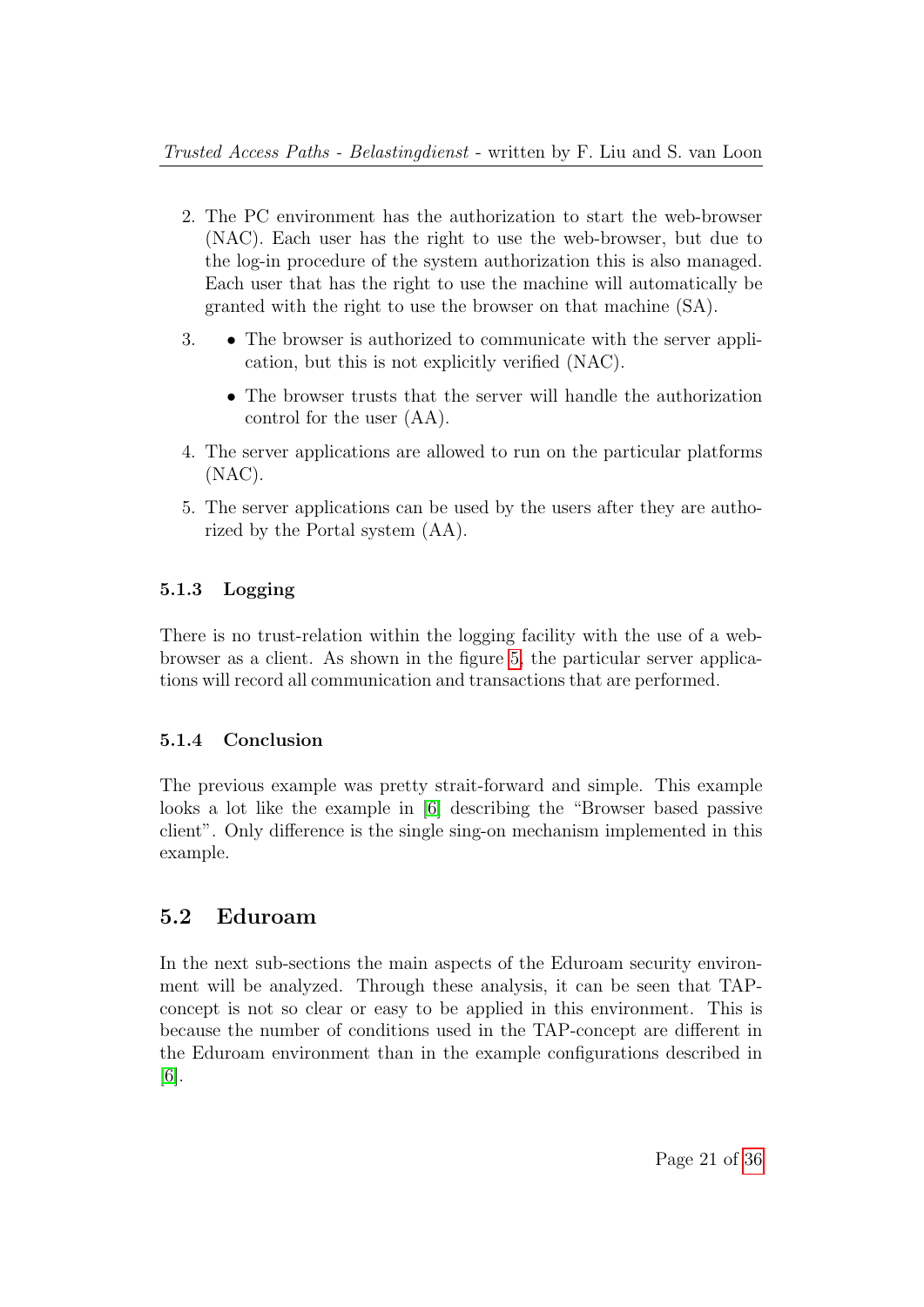

<span id="page-21-0"></span>Figure 5: Trust-model for logging with the use of a browser with the MijnUvA Portal-system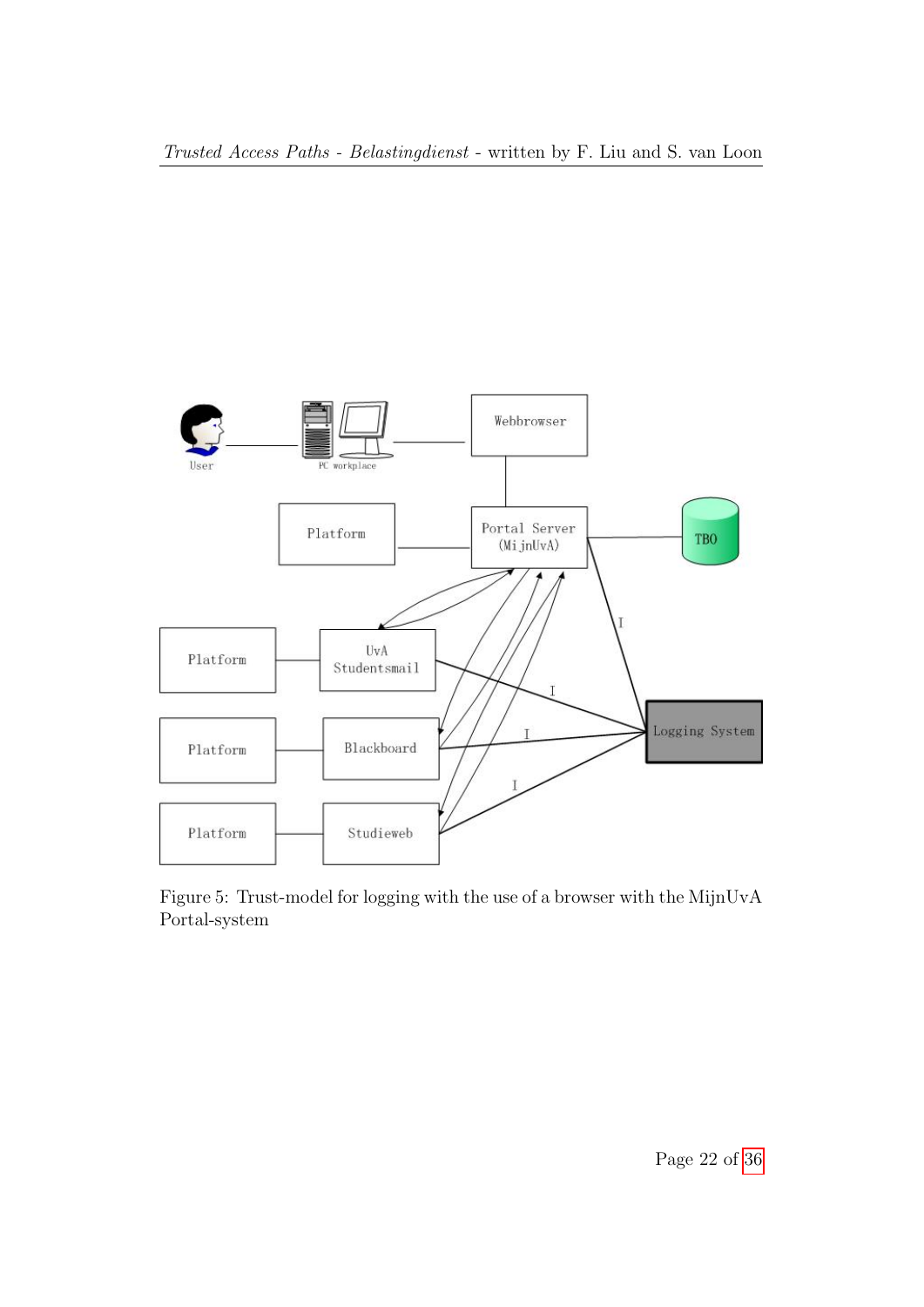#### <span id="page-22-0"></span>5.2.1 Overview of Eduroam

Eduroam is a cooperation between Surfnet and educational institutes in which all parties share their authentication infrastructure for guest-usage of their (wireless) networks. This service is based on the 802.1X-standard, builds on a hierarchical system of RADIUS-servers, and supports web-based authentication. More information of this project can be found at the website of Surfnet [\[7\]](#page-28-4)[\[8\]](#page-28-5) and Eduroam [\[9\]](#page-28-6)[\[10\]](#page-28-7).

This service requires the installation of a X-supplicant on the client. This supplicant transfers the user credentials, via the switch or access point, to the RADIUS-server of the local institute. This server will lookup the user name in de local user-repository. If the user has a different realm (for example: the local realm is @university-1.nl, but the user has pietje@university-2.org as username), then de authentication and authorization request is transferred to the General Proxy RADIUS, and forwarded to the RADIUS server belonging to that particular realm. The acknowledge of a successful authentication travels back over the proxy-hierarchy to the guest institution and the user is granted access based on his permissions. A good example could be that the user is authorized to use the internet-connection on the guest site and is assigned in the guest-VLAN, based on the 802.1Q protocol. An overview of this situation is shown in the figure [6.](#page-22-1)



<span id="page-22-1"></span>Figure 6: Working model for authentication of users within Eduroam system

In [6](#page-22-1) the compete system infrastructure is showed. The application of the TAP-concept on this infrastructure is a little problematic. The examples of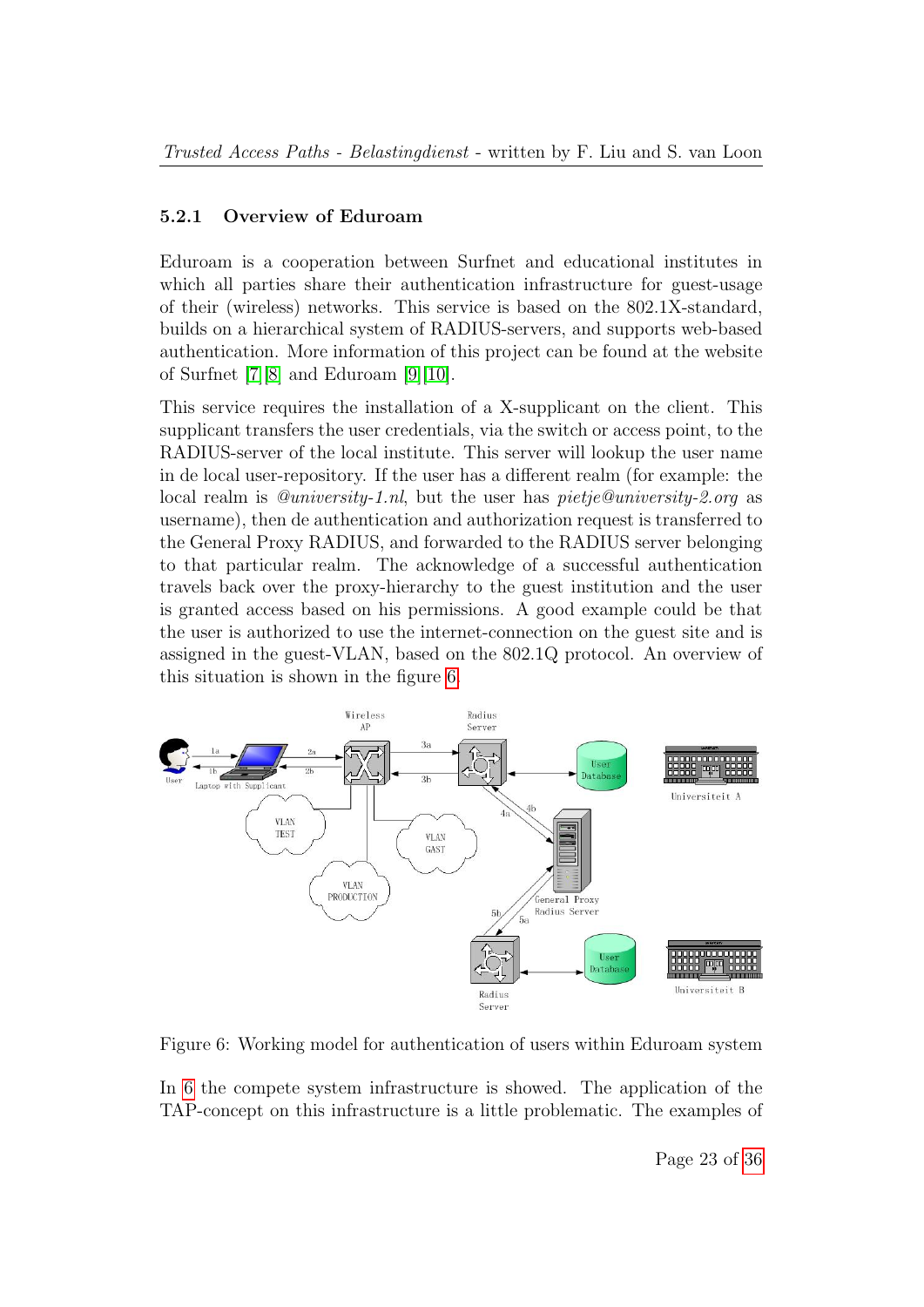the TAP-concept in [\[6\]](#page-28-3) do not contain a situation that is comparable with this environment. We think that the TAP-concept does not anticipate (yet) on such special situations. In the TAP-concept, the Authentication and Authorization function of the security concept are draw as one single item. In the Eduroam example, this item consists of multiple components. In [7,](#page-23-1) this is pointed out as a square around the components involved. We will try to describe the security functions of the TAP-concept in the following subsections.



<span id="page-23-1"></span>Figure 7: Working model for authentication of users within Eduroam system

#### <span id="page-23-0"></span>5.2.2 Authentication and authorization

As shown in figure [8,](#page-24-0) the authentication function is only shown as one single element. This picture does not describe the complete environment according to us, but acctually complies with the trustmodels provided by the TAPconcept.

The authentication process is as follows:

- 1. (a) The user assumes that he communicates with the correct process  $(I\&A)$ 
	- (b) The operating systems verifies the authentication of the user  $(I\&A)$
- 2. The user credentials are validated by the RADIUS Server, as described below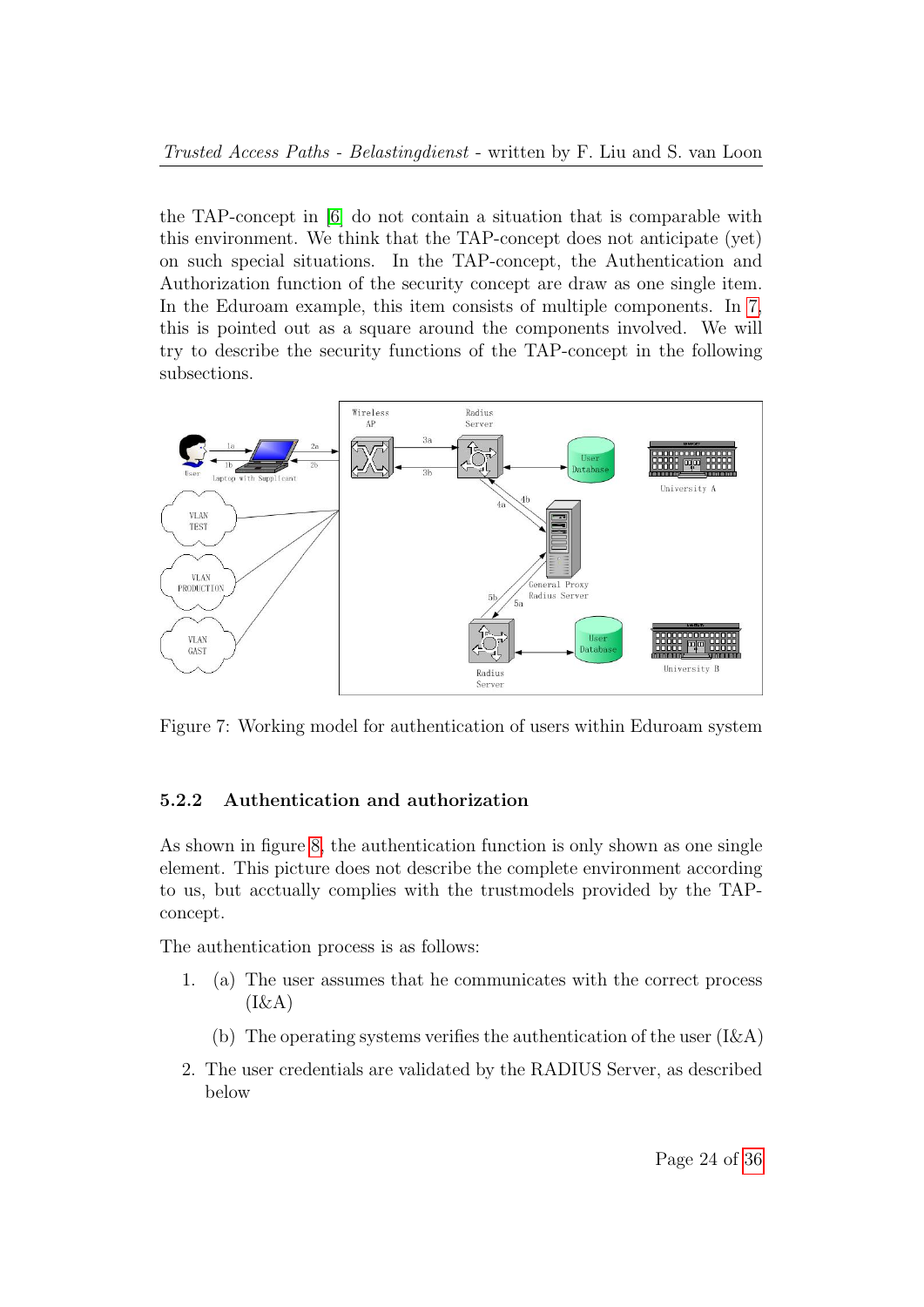

<span id="page-24-0"></span>Figure 8: Overview of Trust relations for authentication between users and Eduroam System

The authorization process is as follows:

- 1. The user can use the computer after a successful log-on
- 2. The computer is placed in the correct VLAN after athorization with the RADIUS server(s), as described below

The user provides his credentials to the X-supplicant software (or these credentials are secure stored in the software). This softwaer is an additional module which passes the user credentials to the access point or switch. These credentials are then forwarded to the local RADIUS Server. This local RADIUS server discovers that it isnot responsible for the @university-1.nl realm and proxies it to the general RADIUS-proxyserver, this server forwards the credentials to the home-institution of the user where they are verified. The acknowledge of a successful authentication travels back over the proxyhierarchy to the visited institution and the user is granted access. Because the user credentials travel via a number of intermediate servers, not under control by the home-institution of the user, it is important that the credentials are protected for privacy reasons. This requirement limits the types of authentication methods that can be used. Basically there are two categories of useful authentication methods, those that use credentials in the form of some public key mechanism with certificates (EAP-TLS, EAP-SIM) or those that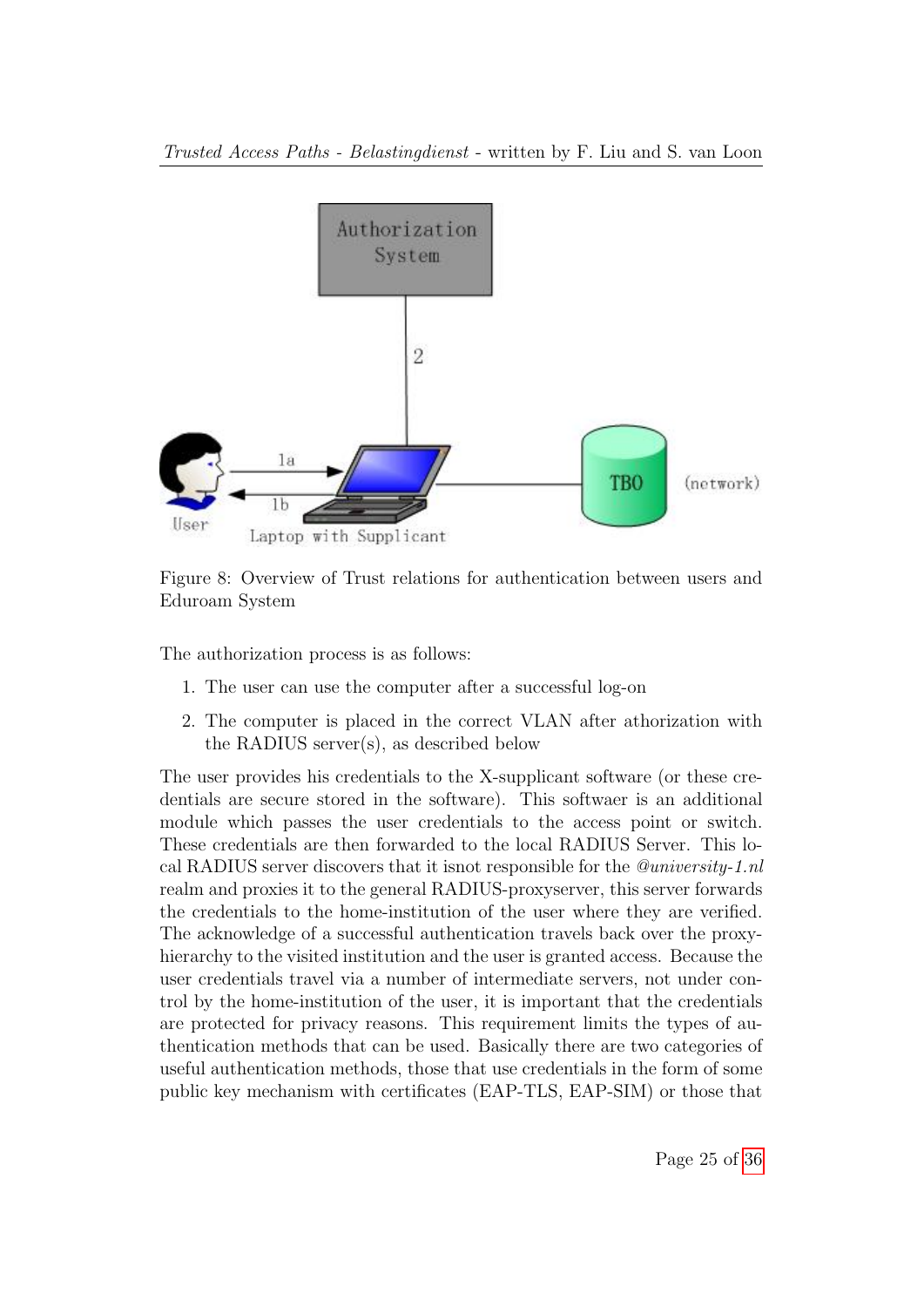use so-called tunneled authentication (EAP-TTLS, PEAP). Authentication using both server and end-user certificates requires the roll-out of a public key infrastructure (PKI) with end-user certificates which has much overhead. Therefore it is also possible to use a tunneled authentication method that only requires server-certificates. (referenced from Eduroam Goes Global - By James Sankar (UKERNA) and Klaas Wierenga (SURFnet))

### <span id="page-25-0"></span>5.2.3 Logging

The logging function cannot be desribed in previous picture, so we descided to show the logging function in the Eduroam-overview. This is shown in [9.](#page-25-2)



<span id="page-25-2"></span>Figure 9: Overview of Trust relations for logging in the Eduroam System

1. All RADIUS Servers involved in the authentication and authorization log their actions to the general log facility

## <span id="page-25-1"></span>6 Conclusion and Recommendations

The TAP-concept is a very interesting concept. We learned a lot at the literature study of this concept. We think that this concept can be a successful addition to the concept that are already implemented at the TCA.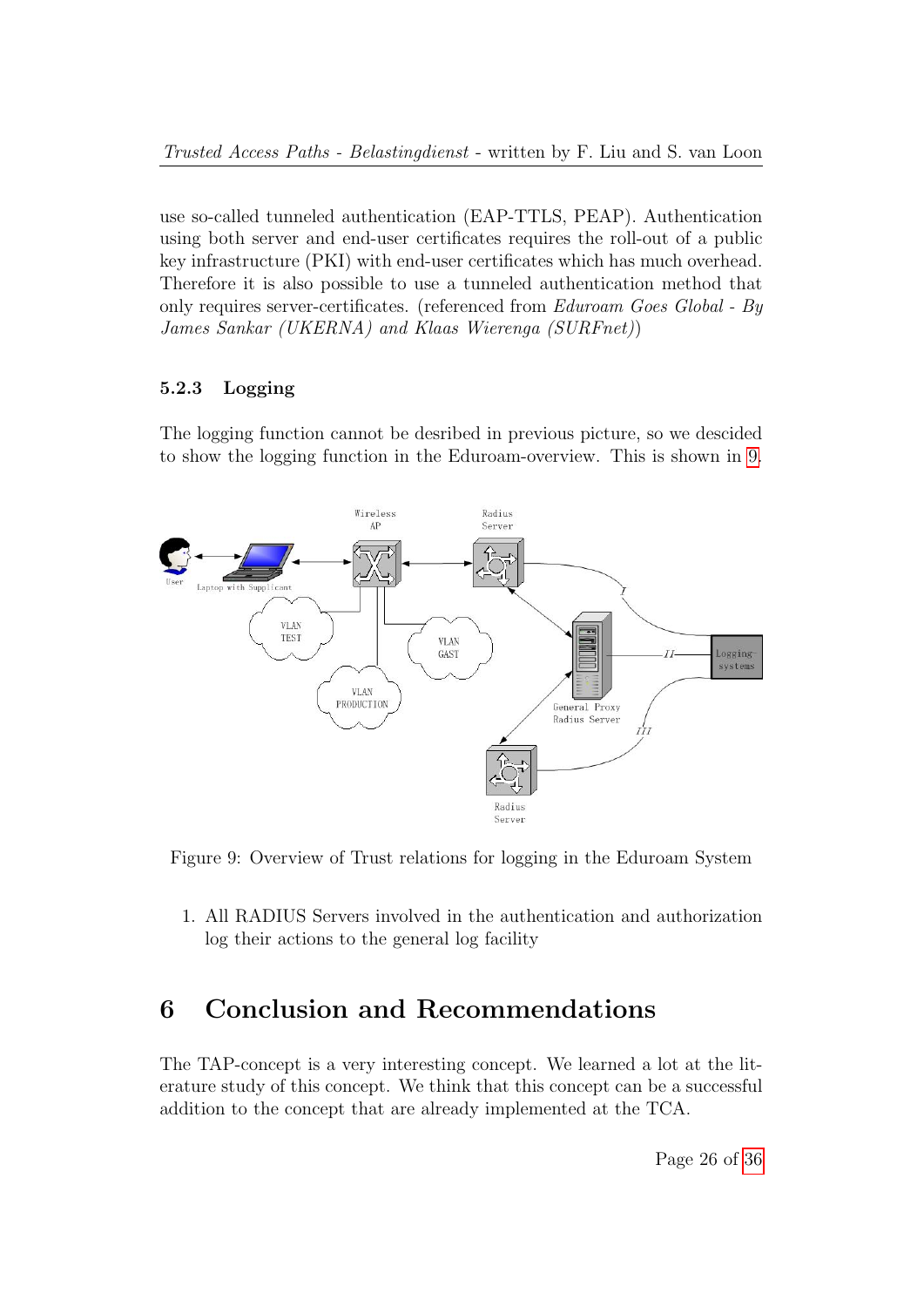However, the application of the TAP-concept in the environment of the TCA will probably take a long time. To implement this concept, the requirements mentioned in this document, and the documents already available within the TCA, all describe that the main security functions authentication, authorization and logging should be implemented at an infrastructure level. This will require that all new applications are developed with implementatuib this concept, and that all old applications are converted so that they use these general security functions.

We think that the current definition of the TAP-concept does not anticipate on all environments yet. The TAP-concept should be able to desribe these special environments, containing access to other networks and extensive authentication and authorization structures, because the environment of the TCA is very large and comprehensive.

Also, as mentioned in the business requirements, the technical requirements are nog that interesting. The successful outcome of the implementation of this concept depends on the compliance with these business requirement. This business requirements are harder to archieve than the technical requirements.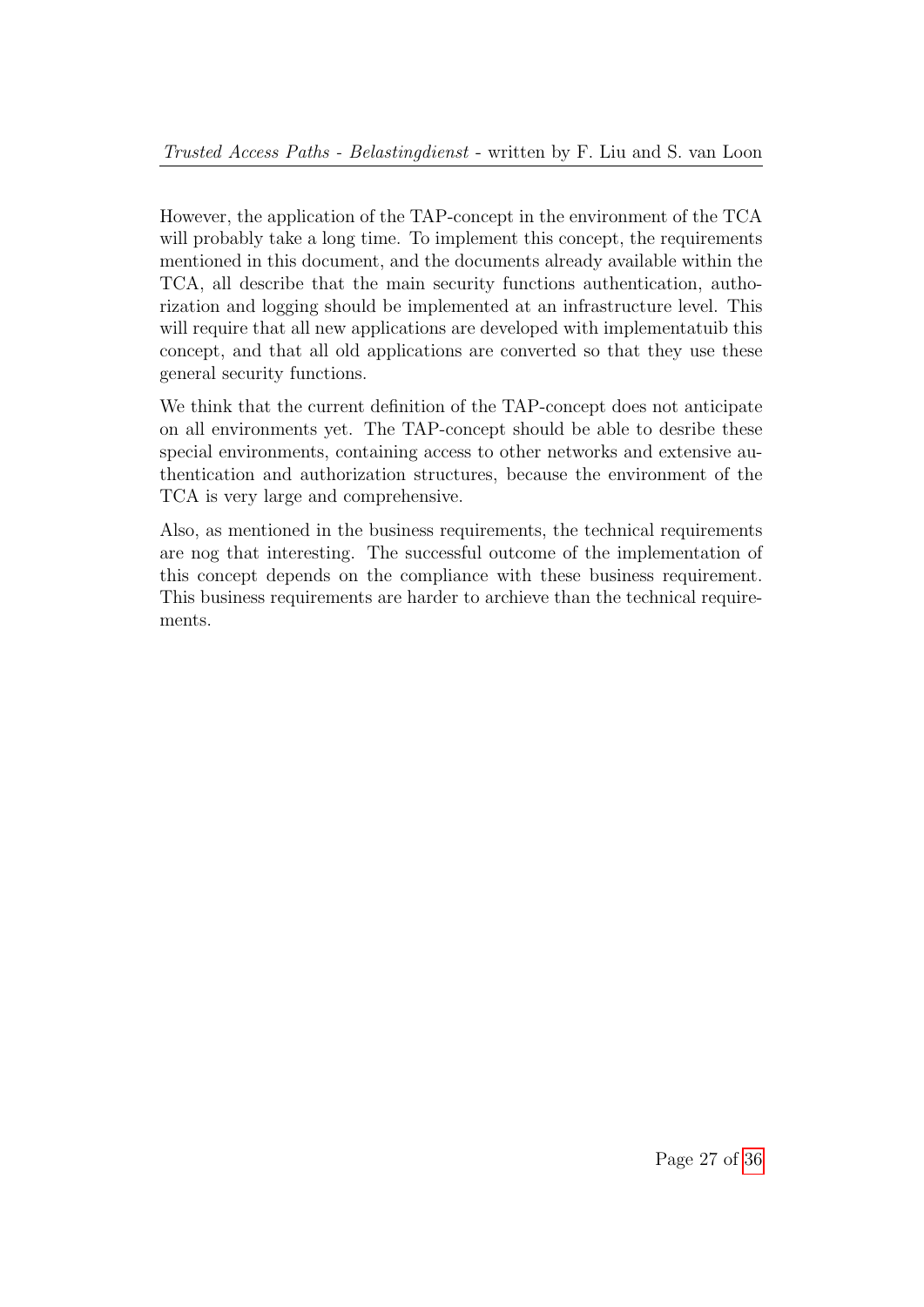# <span id="page-27-0"></span>7 Copyright Agreements

During the length of the project the following copyright agreements applies. For all documents the following Creative Commons license applies:

| <b>ive</b><br>$\mathbf C$<br>E<br>D<br>M M O<br>N<br>S<br>D<br>$\circ$                                                                                                                                                                                                                                                                                                                                                                                                     |
|----------------------------------------------------------------------------------------------------------------------------------------------------------------------------------------------------------------------------------------------------------------------------------------------------------------------------------------------------------------------------------------------------------------------------------------------------------------------------|
| <b>Attribution 2.5</b>                                                                                                                                                                                                                                                                                                                                                                                                                                                     |
| You are free:                                                                                                                                                                                                                                                                                                                                                                                                                                                              |
| • to copy, distribute, display, and perform the work<br>• to make derivative works<br>• to make commercial use of the work<br><b>Under the following conditions:</b><br>Attribution. You must attribute the work in the manner specified by<br>the author or licensor.<br>• For any reuse or distribution, you must make clear to others the license terms of<br>this work.<br>. Any of these conditions can be waived if you get permission from the copyright<br>holder. |
| Your fair use and other rights are in no way affected by the above.                                                                                                                                                                                                                                                                                                                                                                                                        |
| This is a human-readable summary of the Legal Code (the full license).<br>Disclaimer <sup>[1]</sup>                                                                                                                                                                                                                                                                                                                                                                        |
|                                                                                                                                                                                                                                                                                                                                                                                                                                                                            |

The full license is attached as [Appendix A - Creative Commons Licence.](#page-29-0)

All possible source code deliverables are restricted by the BSD license limitation. The BSD license is attached as [Appendix B - The BSD license.](#page-35-0)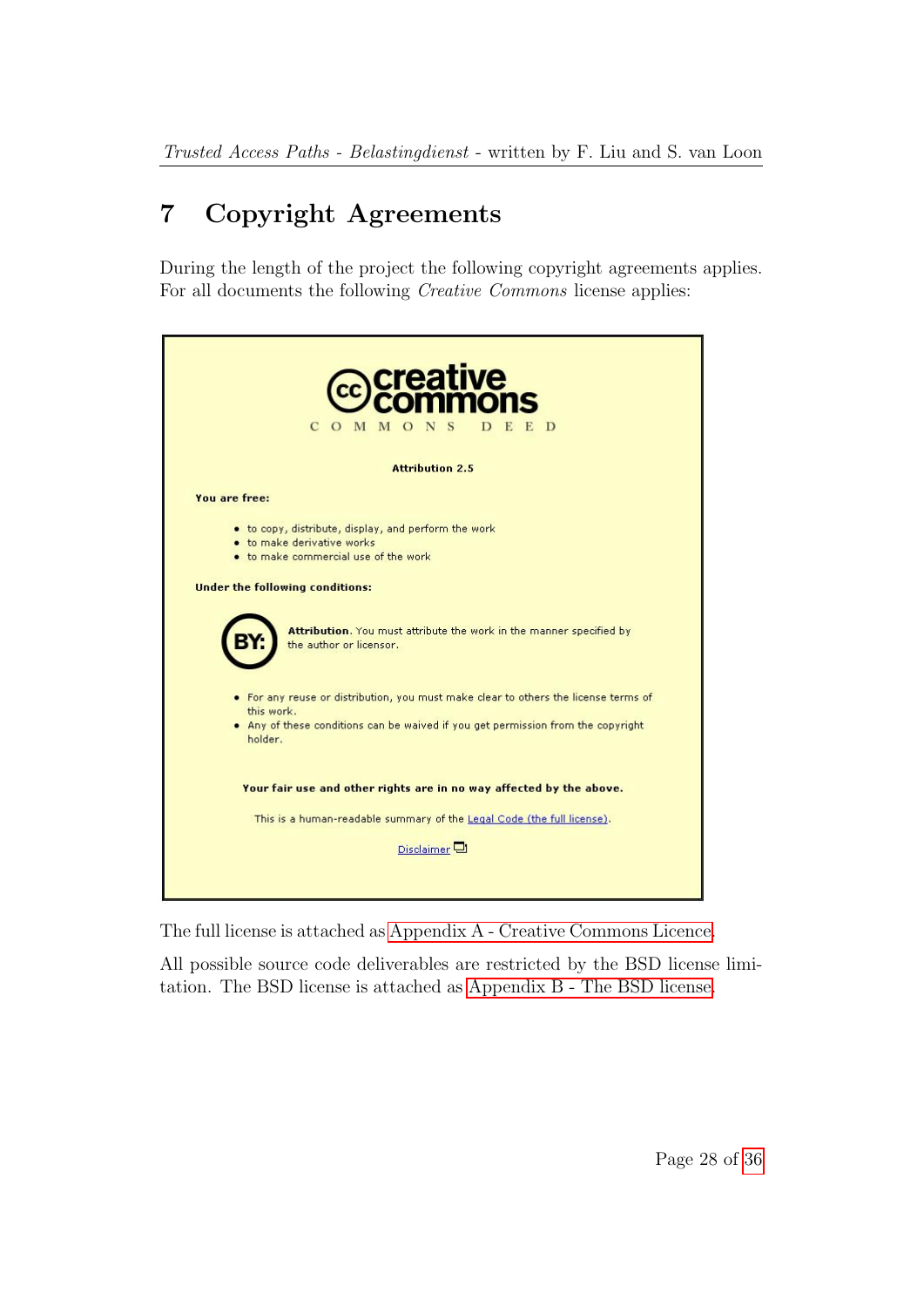## References

- <span id="page-28-0"></span>[1] Website of System and Network Engineering - <http://www.os3.nl>
- [2] Website of the University of Amsterdam - <http://www.uva.nl>
- [3] Website of De Belastingdienst - <http://www.belastingdienst.nl>
- <span id="page-28-2"></span>[4] Domeinarchitectuur, B/CICT Architectuur Scope 2004-2006, Domein Beveiliging, Versie 1.0 (3 maart 2005)
- <span id="page-28-1"></span>[5] ICT Service Scenario - Beveiliging/Vertrouwd Toegangspad, B/CICT Sector Architectuur
- <span id="page-28-3"></span>[6] Bijlage bij Addendum DA beveiliging 2000-2002, B/CICT-Architectuur, Trustrelaties voor het beveiligen van informatiesystemen, versie 1.0 (3 mei 2002)
- <span id="page-28-4"></span>[7] Eduroam information on website of Surfnet - <http://aaa.surfnet.nl/info/eduroam/eduroam.jsp>
- <span id="page-28-5"></span>[8] 802.1X information on website of Surfnet - <http://www.surfnet.nl/innovatie/wlan/crossdomain.shtml>
- <span id="page-28-6"></span>[9] Website of Eduroam.nl - <http://www.eduroam.nl>
- <span id="page-28-7"></span>[10] Website of Eduroam.nl - <http://www.eduroam.org>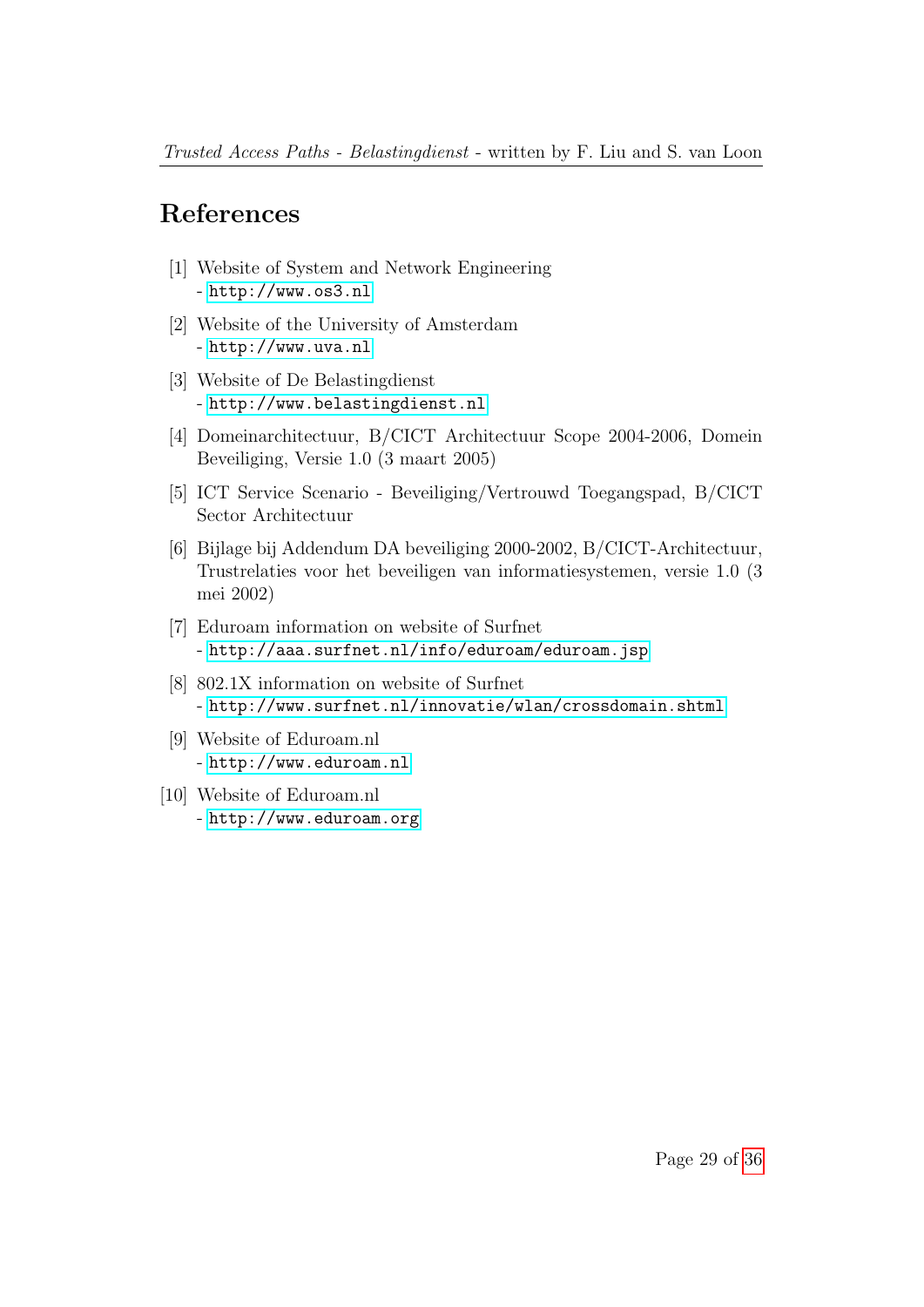## <span id="page-29-0"></span>Appendix A - Creative Commons Licence



#### License

THE WORK (AS DEFINED BELOW) IS PROVIDED UNDER THE TERMS OF THIS CREATIVE COMMONS PUBLIC LICENSE ("CCPL" OR "LICENSE"). THE WORK IS PROTECTED BY COPYRIGHT AND/OR OTHER APPLICABLE LAW. ANY USE OF THE WORK OTHER THAN AS AUTHORIZED UNDER THIS LICENSE OR COPYRIGHT LAW IS PROHIBITED. BY EXERCISING ANY RIGHTS TO THE WORK PROVIDED HERE, YOU ACCEPT AND AGREE TO BE BOUND BY THE TERMS OF THIS LICENSE. THE LICENSOR GRANTS YOU THE RIGHTS CONTAINED HERE IN CONSIDERATION OF YOUR ACCEPTANCE OF SUCH TERMS AND CONDITIONS.

- 1. Definitions
	- a. "Collective Work" means a work, such as a periodical issue, anthology or encyclopedia, in which the Work in its entirety in unmodified form, along with a number of other contributions, constituting separate and independent works in themselves, are assembled into a collective whole. A work that constitutes a Collective Work will not be considered a Derivative Work (as defined below) for the purposes of this License.
	- b. "Derivative Work" means a work based upon the Work or upon the Work and other pre-existing works, such as a translation, musical arrangement, dramatization, fictionalization, motion picture version, sound recording, art reproduction, abridgment, condensation, or any other form in which the Work may be recast, transformed, or adapted, except that a work that constitutes a Collective Work will not be considered a Derivative Work for the purpose of this License. For the avoidance of doubt, where the Work is a musical composition or sound recording, the synchronization of the Work in timed-relation with a moving image ("synching") will be considered a Derivative Work for the purpose of this License.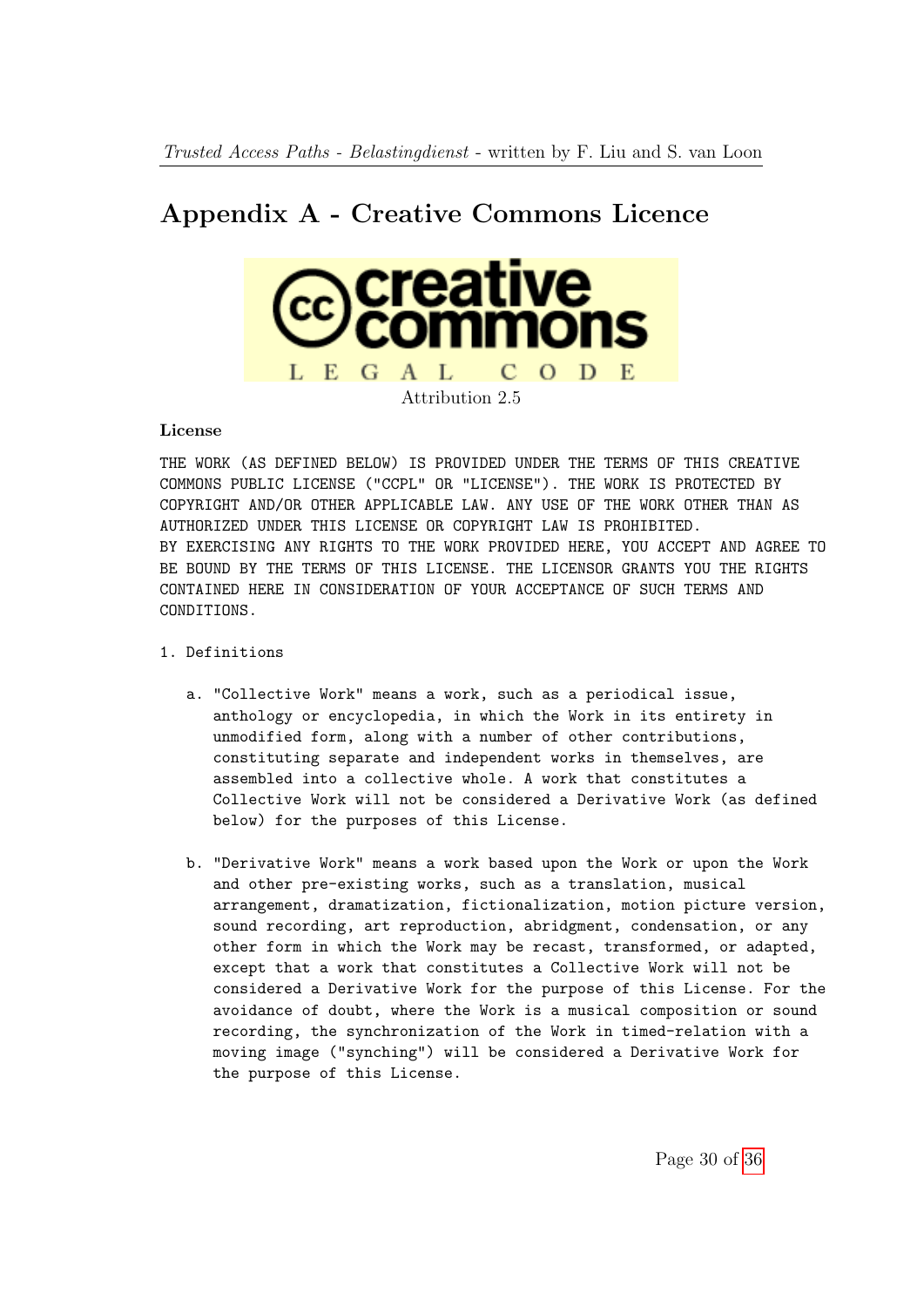- c. "Licensor" means the individual or entity that offers the Work under the terms of this License.
- d. "Original Author" means the individual or entity who created the Work.
- e. "Work" means the copyrightable work of authorship offered under the terms of this License.
- f. "You" means an individual or entity exercising rights under this License who has not previously violated the terms of this License with respect to the Work, or who has received express permission from the Licensor to exercise rights under this License despite a previous violation.

#### 2. Fair Use Rights.

Nothing in this license is intended to reduce, limit, or restrict any rights arising from fair use, first sale or other limitations on the exclusive rights of the copyright owner under copyright law or other applicable laws.

#### 3. License Grant.

Subject to the terms and conditions of this License, Licensor hereby grants You a worldwide, royalty-free, non-exclusive, perpetual (for the duration of the applicable copyright) license to exercise the rights in the Work as stated below:

- a. to reproduce the Work, to incorporate the Work into one or more Collective Works, and to reproduce the Work as incorporated in the Collective Works;
- b. to create and reproduce Derivative Works;
- c. to distribute copies or phonorecords of, display publicly, perform publicly, and perform publicly by means of a digital audio transmission the Work including as incorporated in Collective Works;
- d. to distribute copies or phonorecords of, display publicly, perform publicly, and perform publicly by means of a digital audit transmission Derivative Works.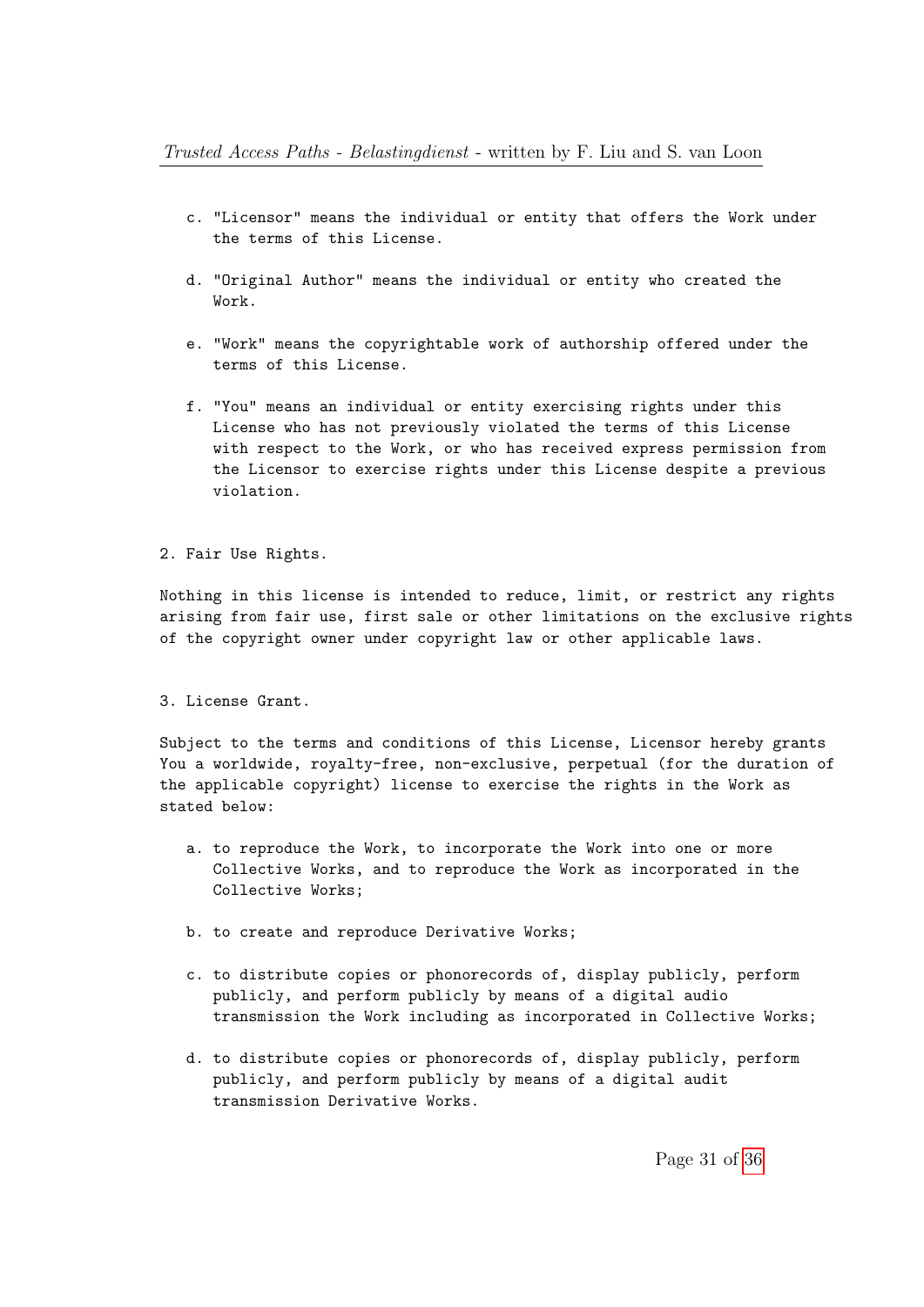- e. For the avoidance of doubt, where the work is a musical composition:
	- i. Performance Royalties Under Blanket Licenses.

Licensor waives the exclusive right to collect, whether individually or via a performance rights society (e.g. ASCAP, BMI, SESAC), royalties for the public performance or public digital performance (e.g. webcast) of the Work.

ii. Mechanical Rights and Statutory Royalties.

Licensor waives the exclusive right to collect, whether individually or via a music rights agency or designated agent (e.g. Harry Fox Agency), royalties for any phonorecord You create from the Work ("cover version") and distribute, subject to the compulsory license created by 17 USC Section 115 of the US Copyright Act (or the equivalent in other jurisdictions).

f. Webcasting Rights and Statutory Royalties. For the avoidance of doubt, where the Work is a sound recording, Licensor waives the exclusive right to collect, whether individually or via a performance-rights society (e.g. SoundExchange), royalties for the public digital performance (e.g. webcast) of the Work, subject to the compulsory license created by 17 USC Section 114 of the US Copyright Act (or the equivalent in other jurisdictions).

The above rights may be exercised in all media and formats whether now known or hereafter devised. The above rights include the right to make such modifications as are technically necessary to exercise the rights in other media and formats. All rights not expressly granted by Licensor are hereby reserved.

4. Restrictions.

The license granted in Section 3 above is expressly made subject to and limited by the following restrictions:

a. You may distribute, publicly display, publicly perform, or publicly digitally perform the Work only under the terms of this License, and You must include a copy of, or the Uniform Resource Identifier for, this License with every copy or phonorecord of the Work You distribute, publicly display, publicly perform, or publicly digitally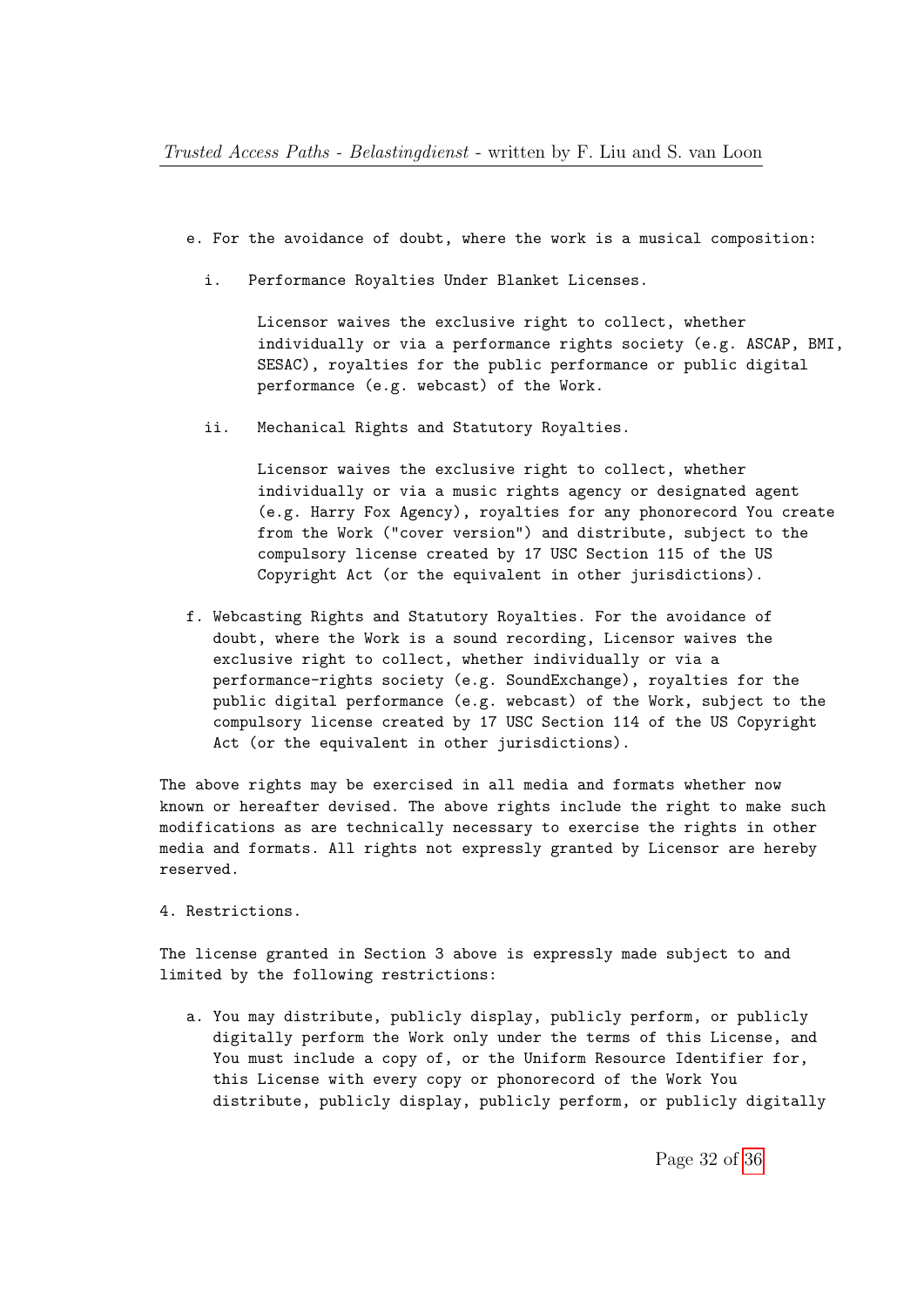perform. You may not offer or impose any terms on the Work that alter or restrict the terms of this License or the recipients' exercise of the rights granted hereunder. You may not sublicense the Work. You must keep intact all notices that refer to this License and to the disclaimer of warranties. You may not distribute, publicly display, publicly perform, or publicly digitally perform the Work with any technological measures that control access or use of the Work in a manner inconsistent with the terms of this License Agreement. The above applies to the Work as incorporated in a Collective Work, but this does not require the Collective Work apart from the Work itself to be made subject to the terms of this License. If You create a Collective Work, upon notice from any Licensor You must, to the extent practicable, remove from the Collective Work any credit as required by clause 4(b), as requested. If You create a Derivative Work, upon notice from any Licensor You must, to the extent practicable, remove from the Derivative Work any credit as required by clause 4(b), as requested.

- b. If you distribute, publicly display, publicly perform, or publicly digitally perform the Work or any Derivative Works or Collective Works, You must keep intact all copyright notices for the Work and provide, reasonable to the medium or means You are utilizing: (i) the name of the Original Author (or pseudonym, if applicable) if supplied, and/or (ii) if the Original Author and/or Licensor designate another party or parties (e.g. a sponsor institute, publishing entity, journal) for attribution in Licensor's copyright notice, terms of service or by other reasonable means, the name of such party or parties; the title of the Work if supplied; to the extent reasonably practicable, the Uniform Resource Identifier, if any, that Licensor specifies to be associated with the Work, unless such URI does not refer to the copyright notice or licensing information for the Work; and in the case of a Derivative Work, a credit identifying the use of the Work in the Derivative Work (e.g., "French translation of the Work by Original Author," or "Screenplay based on original Work by Original Author"). Such credit may be implemented in any reasonable manner; provided, however, that in the case of a Derivative Work or Collective Work, at a minimum such credit will appear where any other comparable authorship credit appears and in a manner at least as prominent as such other comparable authorship credit.
- 5. Representations, Warranties and Disclaimer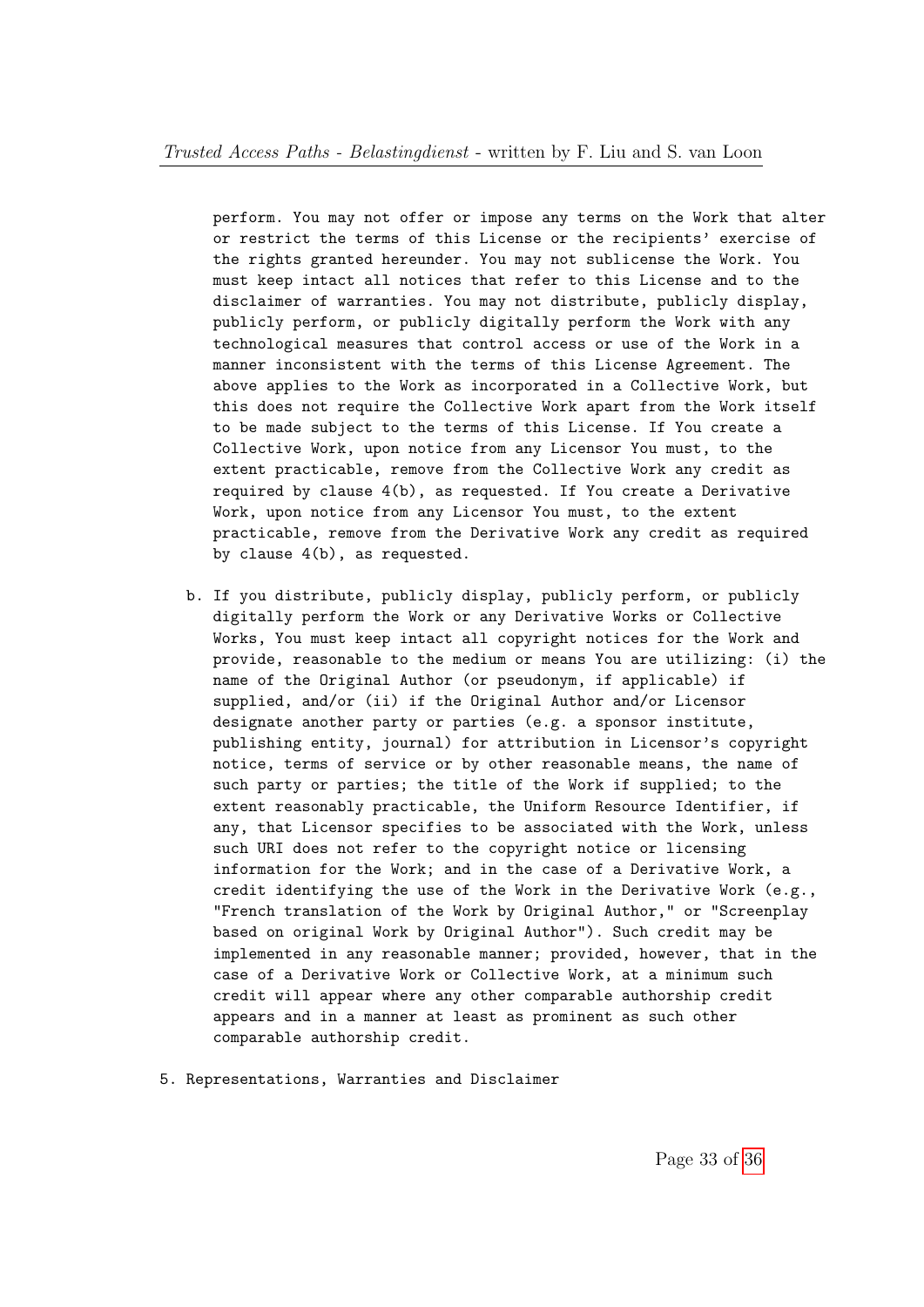UNLESS OTHERWISE MUTUALLY AGREED TO BY THE PARTIES IN WRITING, LICENSOR OFFERS THE WORK AS-IS AND MAKES NO REPRESENTATIONS OR WARRANTIES OF ANY KIND CONCERNING THE WORK, EXPRESS, IMPLIED, STATUTORY OR OTHERWISE, INCLUDING, WITHOUT LIMITATION, WARRANTIES OF TITLE, MERCHANTIBILITY, FITNESS FOR A PARTICULAR PURPOSE, NONINFRINGEMENT, OR THE ABSENCE OF LATENT OR OTHER DEFECTS, ACCURACY, OR THE PRESENCE OF ABSENCE OF ERRORS, WHETHER OR NOT DISCOVERABLE. SOME JURISDICTIONS DO NOT ALLOW THE EXCLUSION OF IMPLIED WARRANTIES, SO SUCH EXCLUSION MAY NOT APPLY TO YOU.

6. Limitation on Liability.

EXCEPT TO THE EXTENT REQUIRED BY APPLICABLE LAW, IN NO EVENT WILL LICENSOR BE LIABLE TO YOU ON ANY LEGAL THEORY FOR ANY SPECIAL, INCIDENTAL, CONSEQUENTIAL, PUNITIVE OR EXEMPLARY DAMAGES ARISING OUT OF THIS LICENSE OR THE USE OF THE WORK, EVEN IF LICENSOR HAS BEEN ADVISED OF THE POSSIBILITY OF SUCH DAMAGES.

- 7. Termination
	- a. This License and the rights granted hereunder will terminate automatically upon any breach by You of the terms of this License. Individuals or entities who have received Derivative Works or Collective Works from You under this License, however, will not have their licenses terminated provided such individuals or entities remain in full compliance with those licenses. Sections 1, 2, 5, 6, 7, and 8 will survive any termination of this License.
	- b. Subject to the above terms and conditions, the license granted here is perpetual (for the duration of the applicable copyright in the Work). Notwithstanding the above, Licensor reserves the right to release the Work under different license terms or to stop distributing the Work at any time; provided, however that any such election will not serve to withdraw this License (or any other license that has been, or is required to be, granted under the terms of this License), and this License will continue in full force and effect unless terminated as stated above.
- 8. Miscellaneous
	- a. Each time You distribute or publicly digitally perform the Work or a Collective Work, the Licensor offers to the recipient a license to the Work on the same terms and conditions as the license granted to You under this License.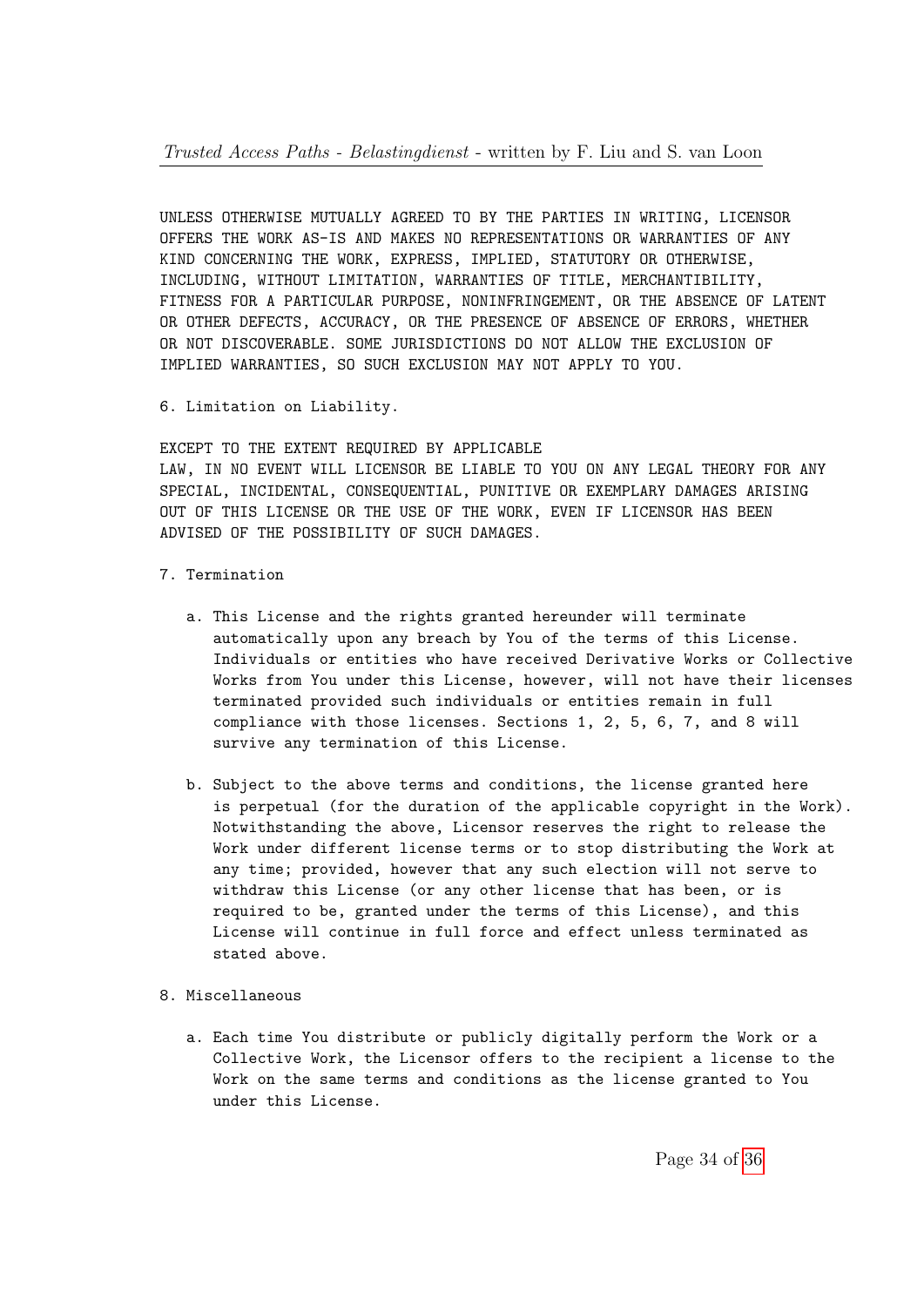- b. Each time You distribute or publicly digitally perform a Derivative Work, Licensor offers to the recipient a license to the original Work on the same terms and conditions as the license granted to You under this License.
- c. If any provision of this License is invalid or unenforceable under applicable law, it shall not affect the validity or enforceability of the remainder of the terms of this License, and without further action by the parties to this agreement, such provision shall be reformed to the minimum extent necessary to make such provision valid and enforceable.
- d. No term or provision of this License shall be deemed waived and no breach consented to unless such waiver or consent shall be in writing and signed by the party to be charged with such waiver or consent.
- e. This License constitutes the entire agreement between the parties with respect to the Work licensed here. There are no understandings, agreements or representations with respect to the Work not specified here. Licensor shall not be bound by any additional provisions that may appear in any communication from You. This License may not be modified without the mutual written agreement of the Licensor and You.